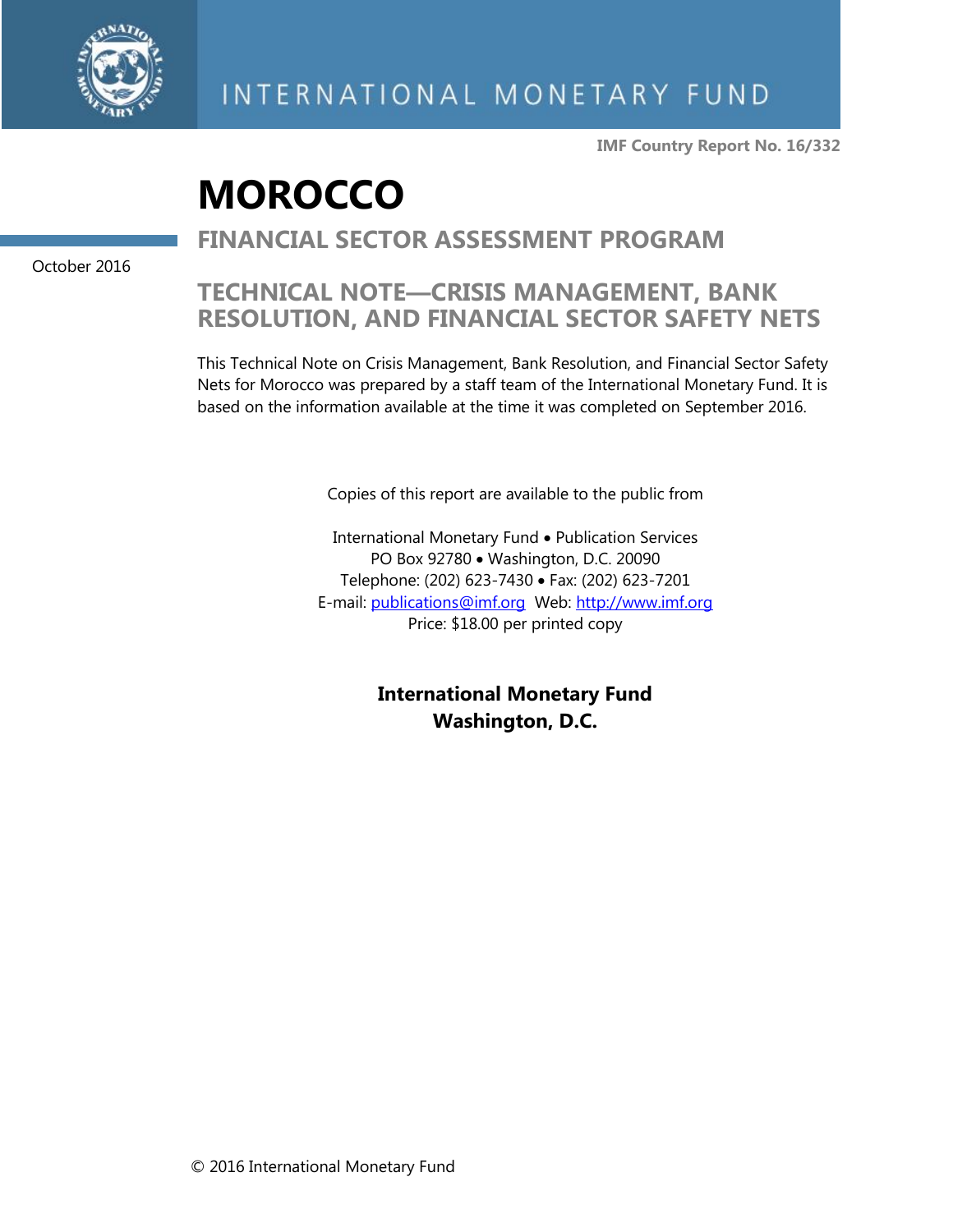

# **MOROCCO**

**FINANCIAL SECTOR ASSESSMENT PROGRAM** 

September 2016

# **TECHNICAL NOTE**

**CRISIS MANAGEMENT, BANK RESOLUTION, AND FINANCIAL SECTOR SAFETY NETS** 

Prepared By O. Partsch, W. Bossu, K. Drevina **Legal Department** 

This Technical Note was prepared by IMF staff in the context of the Financial Sector Assessment Program in Morocco. It contains technical analysis and detailed information underpinning the FSAP's findings and recommendations. Further information on the FSAP can be found at: http://www.imf.org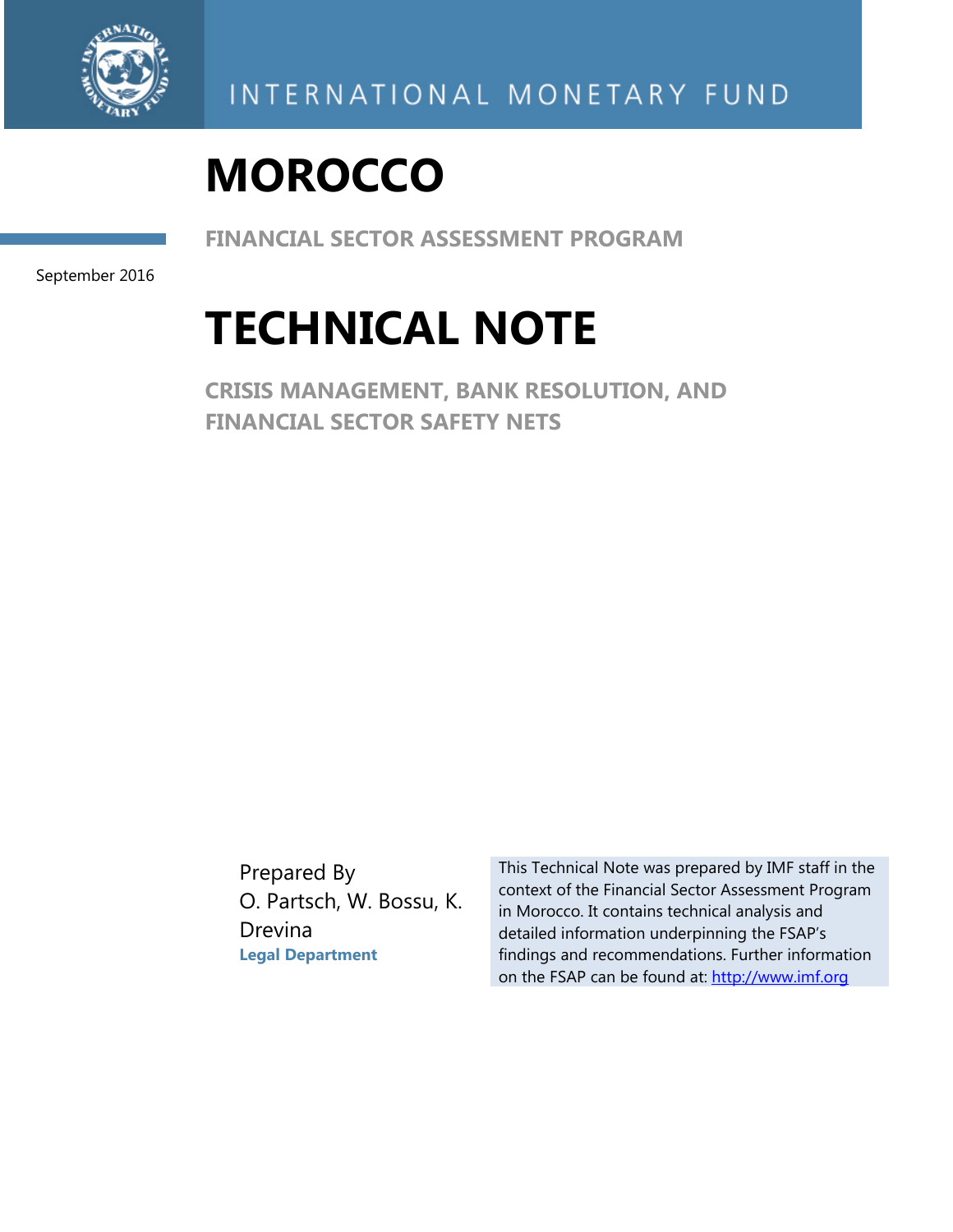# **CONTENTS**

|                                                                                             | $\overline{\phantom{a}}$ 4 |
|---------------------------------------------------------------------------------------------|----------------------------|
|                                                                                             |                            |
|                                                                                             |                            |
|                                                                                             |                            |
|                                                                                             |                            |
|                                                                                             |                            |
|                                                                                             |                            |
|                                                                                             |                            |
|                                                                                             |                            |
|                                                                                             |                            |
|                                                                                             |                            |
|                                                                                             |                            |
| <b>TABLE</b>                                                                                |                            |
| 1. Recommendations on Crisis Management, Bank Resolution, and Safety Nets ________________6 |                            |
|                                                                                             |                            |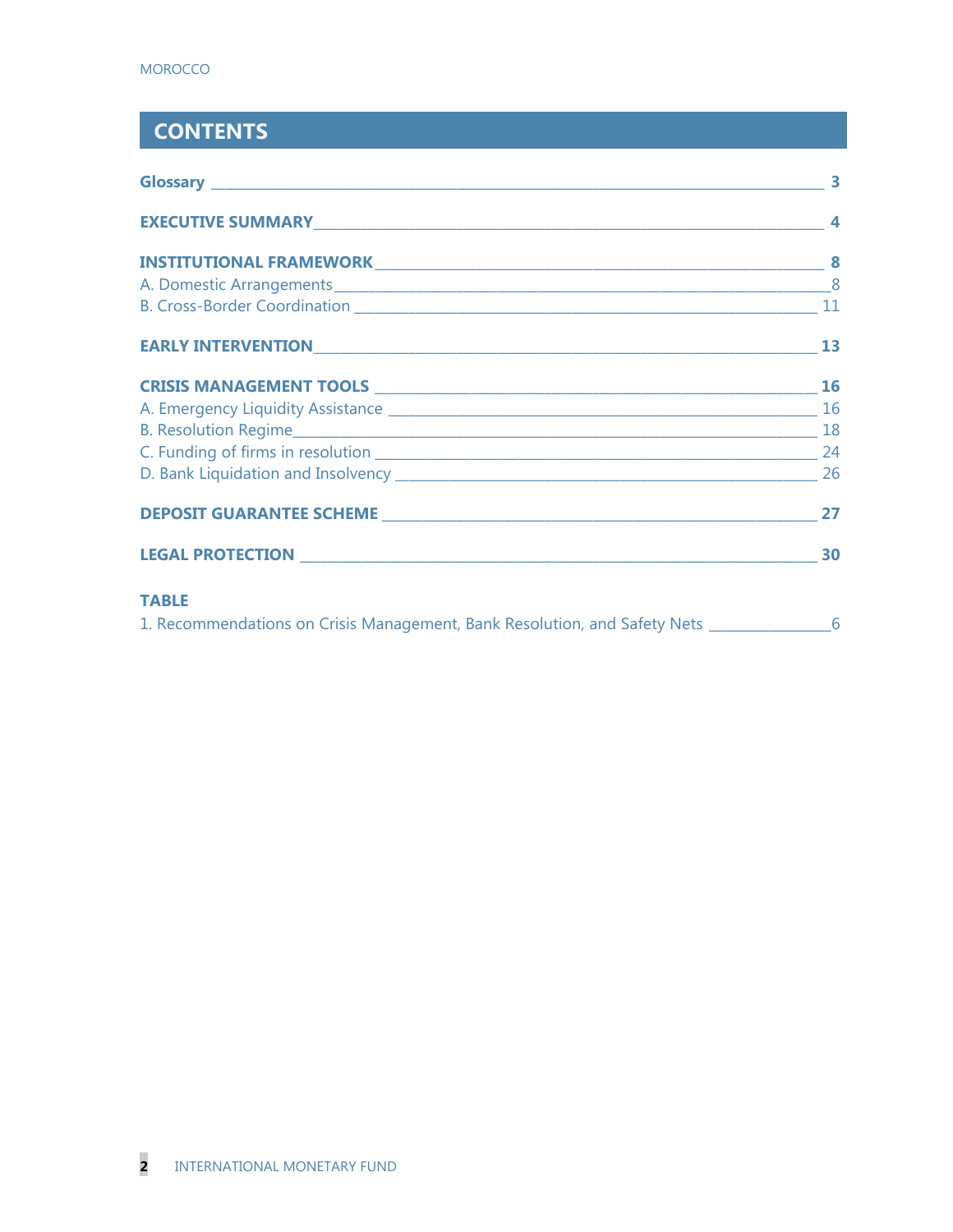# **Glossary**

| <b>ACAPS</b> | Autorité de contrôle des assurances et de la prévoyance socialeME        |
|--------------|--------------------------------------------------------------------------|
| AMF          | Autorité des marchés financiers                                          |
| <b>BAM</b>   | Bank Al-Maghrib                                                          |
| <b>CCSRS</b> | Comité de coordination et de surveillance des risques systémiques        |
| <b>CDVM</b>  | Conseil Déontologique pour les Valeurs Mobilières                        |
| DIC.         | Deposit Insurance Corporation ("fonds de garantie des dépôts")           |
| ELA          | Emergency liquidity assistance                                           |
| <b>FSAP</b>  | <b>Financial Sector Assessment Program</b>                               |
| IMF          | International Monetary Fund                                              |
| KA           | Key Attributes of Effective Resolution Regime for Financial Institutions |
| MoF          | Ministry of the Economy and Finance                                      |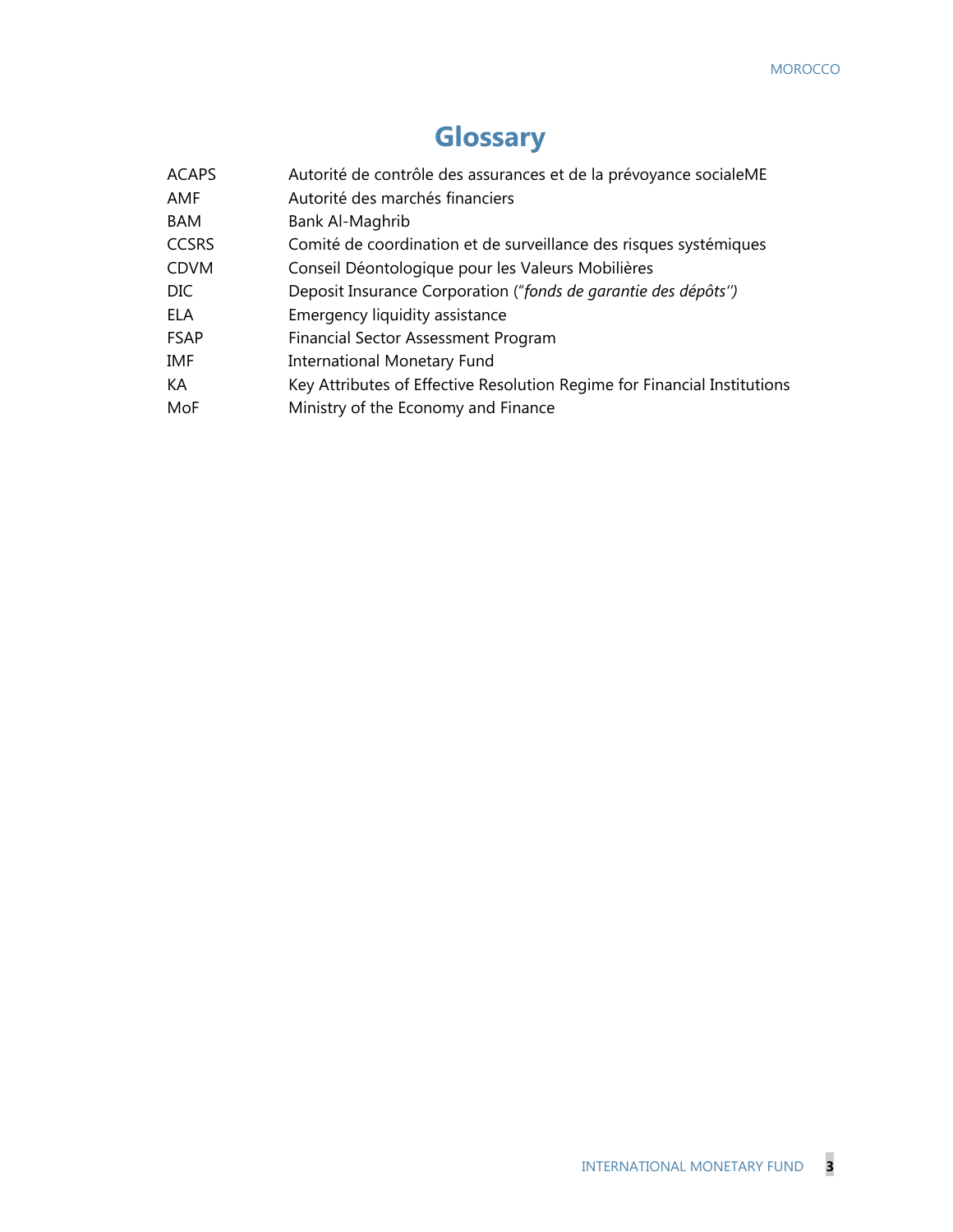# **EXECUTIVE SUMMARY1**

**This note elaborates on the findings and recommendations made in the Financial Sector Assessment Program (FSAP) for Morocco in the areas of crisis management, bank resolution, and financial sector safety nets.** The mission's findings, undertaken during April 16 to April 30, 2015, are based on a desk review of relevant legal and policy documents, as well as extensive discussions with the Moroccan authorities and private sector representatives.

**In order to accompany the expansion of the banking system, the Moroccan authorities have achieved tremendous progresses as regards crisis management, bank resolution, and safety nets.** A macroprudential committee composed of BAM, ACAPS, AFM, and MoF has been established to coordinate supervisory actions and manage crisis. Each of the supervisory agencies have various early interventions tools. Sound banking resolution mechanisms have recently been established in the banking law. A financial stability mandate is about to be entrusted to BAM, which shall be formally authorized to take exceptional measures (including the extension of emergency liquidity assistance). The deposit guarantee scheme has also been reshuffled, with the creation of two separate compartments, one for participative banks<sup>2</sup> and another one for conventional banks.

**All these mechanisms have been untested so far in a rather stable financial and economic environment.** Morocco has not experienced any banking crisis, so the above-described mechanisms could not be tested.

**The review of the legal framework for crisis management, bank resolution, and safety nets shows that there is room for improvement, in particular as regards early intervention mechanisms and bank resolution.** Early interventions tools available to BAM should be finetuned, with a strengthened link between the qualitative triggers (in the banking law) and the quantitative triggers (in the manual of treatment of bank difficulties). Loss absorbance mechanisms, explicit powers to address impediments to firm's resolvability (including ringfencing measures at the level of bank groups) and synchronized mechanisms of early intervention at sectorial group levels should also be established. Transparency should be achieved in the banking law as regards the objectives of the banking resolution, the triggers for resolution as well as the hierarchy of creditors. Bail-in mechanism need to be established. The law should also clearly appoint one or more banking resolution authority(ies), with a clear mandate, mechanisms for autonomy and accountability as well as appropriate resources. Such banking resolution authority(ies) should enjoy legal protection.

1

 $1$  This note was prepared by O. Partsch (LEG external expert), under the supervision of W. Bossu (deputy to the assistant general counsel), and K. Drevina (senior counsel).

<sup>&</sup>lt;sup>2</sup> Participative banks are defined in Article 54 of the banking law as legal entities authorized to offer Islamic finance products.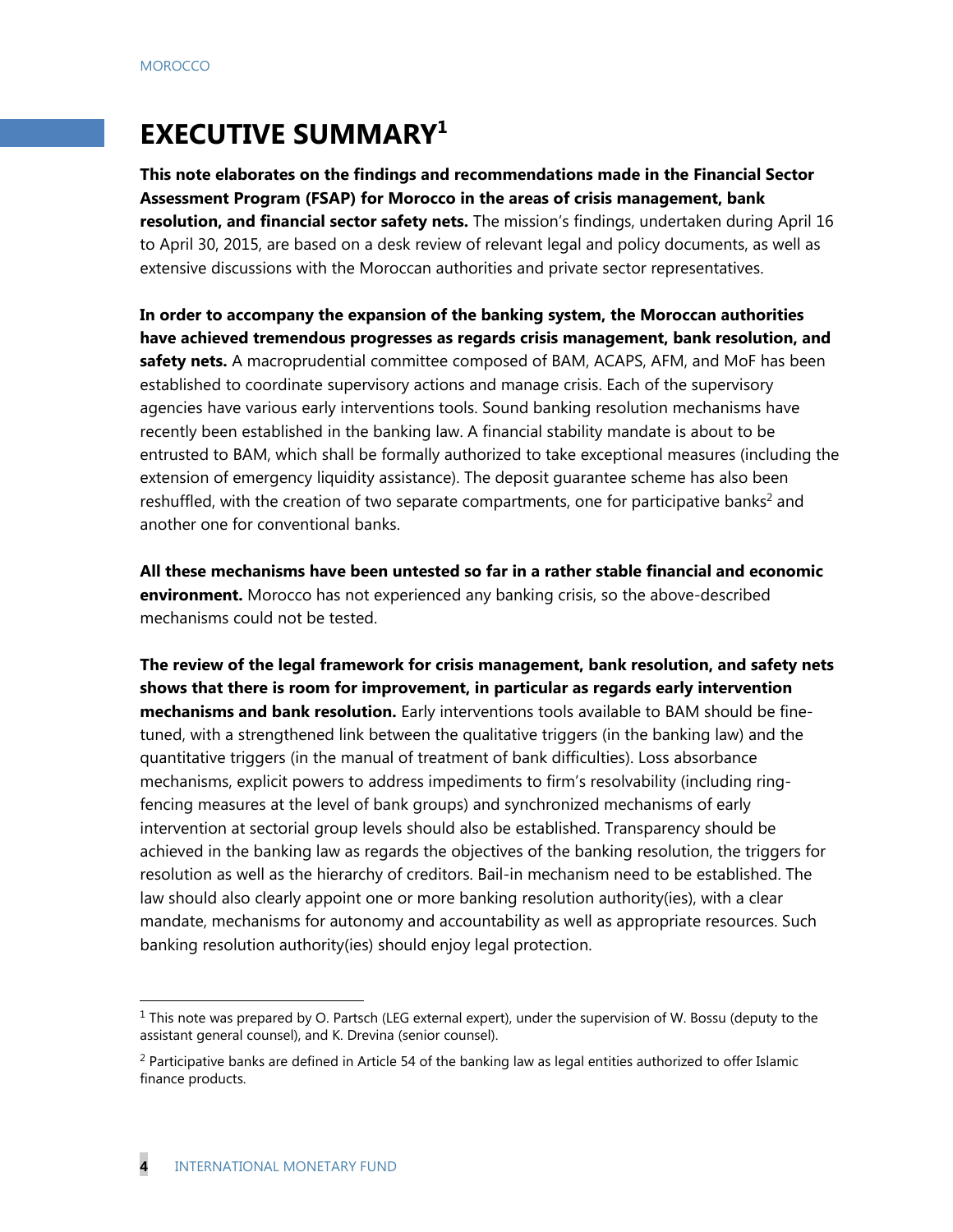#### **Transparent and effective funding mechanisms for banking resolution should be**

**established.** As a result of its double mandate (i.e., depositors' protection and open bank assistance) and its ability to raise capital on the markets and levy ex post contributions from banks, DIC implicitly plays a key role in funding banking resolution. Absent depositors' preference and credible preferential treatment of DIC's claims (including in case of open bank assistance), DIC's financial resources are weak, thereby threatening the discharge of its mandate of depositors' protection. As a way forward, DIC should hence no more provide open bank assistance. As a matter of principle, the responsibility of the government for solvency support which is currently referenced in the convention on the management of financial crisis signed in 2012 between MoF, BAM, and the predecessor of ACAPS as well as in the BAM's "manual of resolution of failure of banks of systemic importance" - should also be formalized. Inserting in the law a provision on a government guarantee extended to BAM, when the liquidity support in the context of emergency liquidity assistance degenerates into solvency support should be a first step in this direction. Another step could be the entering of a formal arrangement between the government, BAM and possibly DIC for crisis management purposes, instead of merely documenting the government obligations in the BAM's "manual of resolution of failure of banks of systemic importance" or the convention on the management of financial crisis signed in 2012 between MoF, BAM, and the predecessor of ACAPS.

**The development of resolution tools for market infrastructures, insurance and financial institutions would require further adaptations.** At this stage, the resolution tools have been designed in the banking sector, which represents the biggest part of the financial services in Morocco. The development of similar instruments for other institutions (including insurance, financial market infrastructures, and financial market institutions) would require further adaptation of early intervention mechanisms and resolution tools, to ensure a consistent approach among all relevant regulatory agencies for cross-sectorial groups.

**This note is structured as follows.** Chapter I summarizes the existing institutional framework and coordination arrangements for crisis management — domestically and on a cross-border basis. Chapter II discusses aspects related to crisis preparedness, whereas Chapter III covers early intervention as the "first line of defense" against emerging crises. The toolkit for crisis management — comprising crisis containment measures, emergency liquidity assistance, the resolution regime and arrangements for bank liquidation — is discussed in Chapter IV. Chapter V comments on the Deposit Guarantee Scheme. Finally, observations on the legal protection can be found in Chapter VI.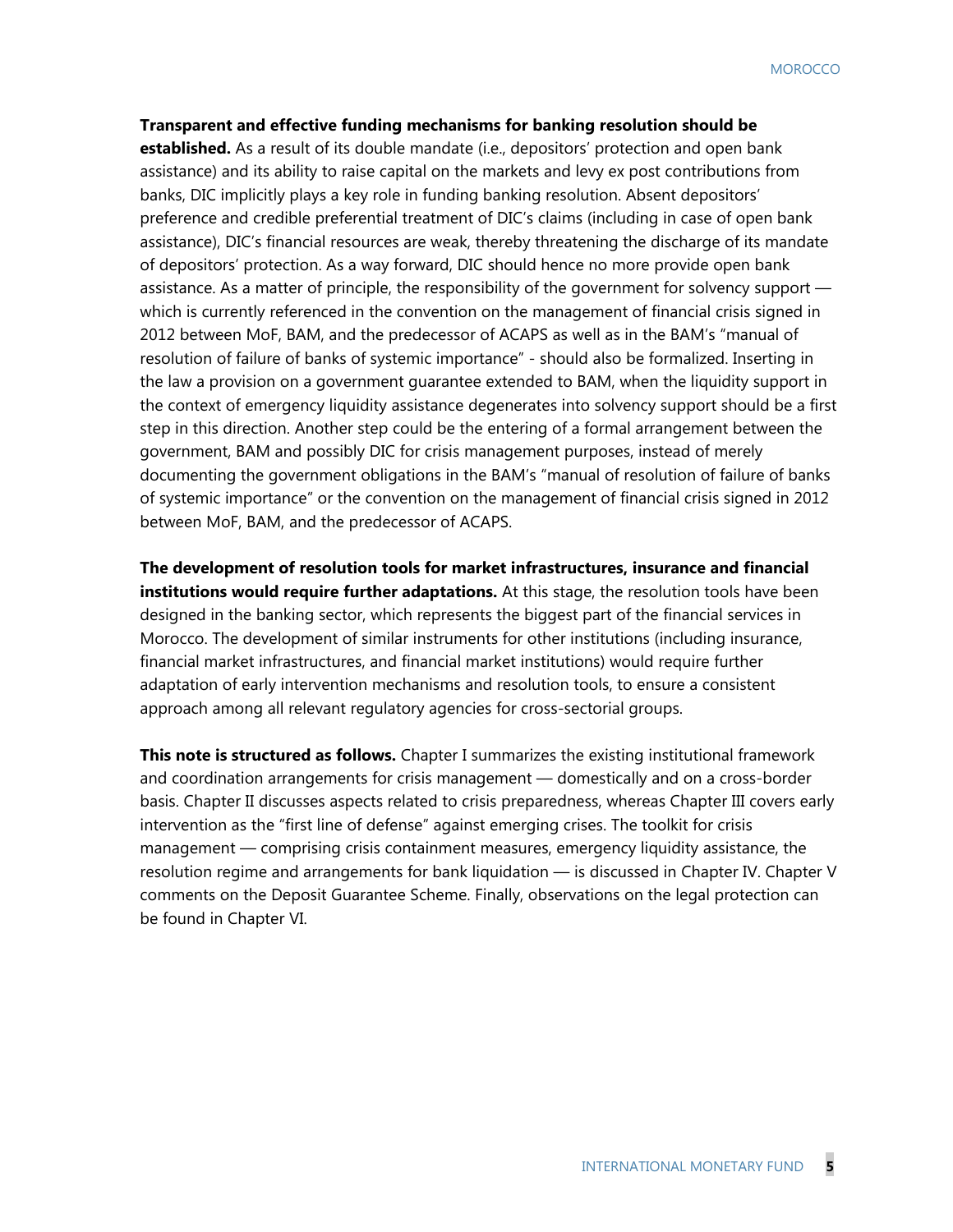|                          | <b>Recommendations</b>                                                                                                                                                                                                                                                                                      | Priority 1/ | <b>Institution</b>               |
|--------------------------|-------------------------------------------------------------------------------------------------------------------------------------------------------------------------------------------------------------------------------------------------------------------------------------------------------------|-------------|----------------------------------|
|                          |                                                                                                                                                                                                                                                                                                             |             |                                  |
|                          | <b>Institutional framework:</b>                                                                                                                                                                                                                                                                             |             |                                  |
|                          | Appoint one or more resolution authority/ies and adapt its/their<br>governance accordingly,                                                                                                                                                                                                                 | MT          | <b>BAM/MOF</b>                   |
|                          | Clarify the roles of the other regulatory agencies in crisis<br>management,                                                                                                                                                                                                                                 | <b>ST</b>   | <b>MOF</b>                       |
|                          | Address the shortcomings which undermine CCSRS's ability and<br>willingness to act                                                                                                                                                                                                                          | <b>ST</b>   | <b>BAM/MOF</b>                   |
|                          | Expand CCSRS's role for crisis preparedness in normal time.                                                                                                                                                                                                                                                 | MT          | <b>BAM/MOF</b>                   |
|                          | <b>Cross-border coordination</b>                                                                                                                                                                                                                                                                            |             |                                  |
|                          | with growing bank expansion in Africa, the authorities should<br>strengthen resolution arrangements with host countries for<br>Moroccan banks subsidiaries, especially in Africa                                                                                                                            | MT          | <b>BAM</b>                       |
|                          | <b>Early intervention</b>                                                                                                                                                                                                                                                                                   |             |                                  |
|                          | Authorize AMF to request to halt the breach of the law<br>governing financial markets, without the need to involve the                                                                                                                                                                                      | MT          | <b>BAM/MOF</b>                   |
|                          | court.                                                                                                                                                                                                                                                                                                      | MT          | <b>BAM</b>                       |
|                          |                                                                                                                                                                                                                                                                                                             | MT          | <b>BAM/MOF</b>                   |
|                          | Synchronize the early intervention mechanisms at the level of a<br>cross-sectorial group                                                                                                                                                                                                                    |             |                                  |
| $\frac{1}{2}$            | Introduce explicit powers to improve to firm's resolvability<br>(including change to business practices, positioning capital and<br>liquidity in the appropriate levels in the group and segregate<br>critical functions in legally and operational independent entities<br>shielded from group's problems) | MT          | <b>BAM</b>                       |
| $\overline{\phantom{a}}$ | Adopt loss absorbance mechanisms for banks in addition to the<br>contribution of fresh capital by shareholders with a stake of<br>more than 5 percent                                                                                                                                                       | MT          | <b>BAM</b>                       |
|                          | Strengthen and disclose the link between the qualitative triggers<br>and the quantitative triggers in the manual in the form of<br>guideline                                                                                                                                                                | MT          | <b>BAM</b>                       |
|                          | <b>Financial support</b>                                                                                                                                                                                                                                                                                    |             |                                  |
|                          | Separate BAM's ELA function clearly from government solvency<br>support                                                                                                                                                                                                                                     | ST          | <b>BAM/MOF</b>                   |
|                          | Boost BAM's balance sheet by strengthening its recapitalization<br>process; review the profit distribution mechanism                                                                                                                                                                                        | MT          | <b>BAM/MOF</b>                   |
|                          | <b>Resolution framework</b>                                                                                                                                                                                                                                                                                 |             |                                  |
|                          | Specify the objectives of banking resolution in the legal<br>framework, in particular "the least-cost principle"                                                                                                                                                                                            | <b>ST</b>   | <b>BAM/MOF</b>                   |
|                          | Disclose the triggers for the resolution powers<br>Organize the temporary stay of set-off, close-out netting,<br>suspension and termination of agreements                                                                                                                                                   | ST          | <b>BAM/MOF</b><br><b>BAM/MOF</b> |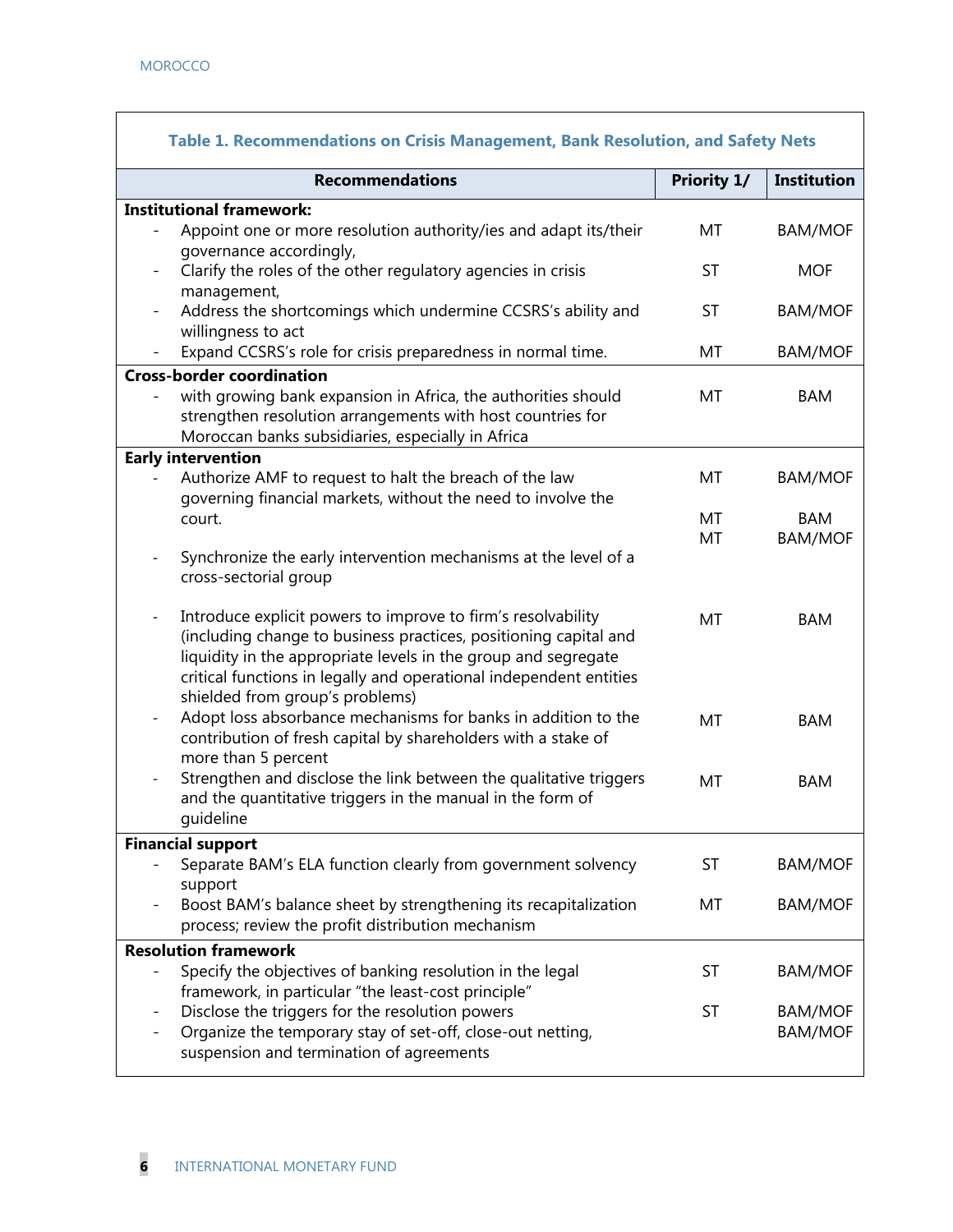$\mathsf{l}$ 

| Table 1. Recommendations on Crisis Management, Bank Resolution, and Safety Nets<br>(continued)                                                                                                       |                        |                                  |  |  |
|------------------------------------------------------------------------------------------------------------------------------------------------------------------------------------------------------|------------------------|----------------------------------|--|--|
| <b>Recommendations</b>                                                                                                                                                                               | Priority 1/            | <b>Institution</b>               |  |  |
| Apply the forced sale mechanisms to all shares (not only those<br>of the decision-making and controlling bodies)                                                                                     | <b>ST</b>              | <b>BAM/MOF</b>                   |  |  |
| Formalize the hierarchy of creditors' claims in the context of<br>banking resolution and introduce bail-in powers in accordance<br>with this hierarchy                                               | <b>ST</b>              | <b>BAM/MOF</b>                   |  |  |
| Make BAM (and any other authority acting as such) the bank<br>resolution authority/ies explicitly and limit its/their legal<br>liabilities in discharging this mandate                               | MT                     | <b>BAM/MOF</b>                   |  |  |
| <b>Funding of firms</b>                                                                                                                                                                              |                        |                                  |  |  |
| Review DIC's mandate                                                                                                                                                                                 | <b>ST</b>              | <b>BAM/MOF</b>                   |  |  |
| Formalize government's responsibility for solvency support                                                                                                                                           | <b>ST</b>              | <b>MOF</b>                       |  |  |
| <b>Bank liquidation</b>                                                                                                                                                                              |                        |                                  |  |  |
| Create bridges between liquidation and resolution mechanisms<br>Review the enforcement of preferential creditors' entitlements                                                                       | <b>ST</b><br><b>ST</b> | <b>BAM/MOF</b><br><b>BAM/MOF</b> |  |  |
|                                                                                                                                                                                                      |                        |                                  |  |  |
| Deposit guarantee scheme                                                                                                                                                                             |                        |                                  |  |  |
| Remove any type of open bank assistance via the deposit<br>quarantee fund (DIC), of which the primary mandate must be<br>exclusively depositors' protection                                          | <b>ST</b>              | <b>BAM/MOF</b>                   |  |  |
| Clarify the circumstances triggering the indemnification by DIC<br>of the depositors consistently with the rest of the banking act.<br>Strengthen depositor protection by granting DIC a higher      | <b>ST</b>              | <b>BAM/MOF</b>                   |  |  |
| priority over uninsured depositors and general creditors                                                                                                                                             |                        |                                  |  |  |
| DIC to support the use of "P&A" as a resolution tool                                                                                                                                                 | <b>MT</b>              | <b>BAM/MOF</b>                   |  |  |
| <b>Legal protection</b>                                                                                                                                                                              |                        |                                  |  |  |
| As a minimum, limit the liability of BAM's bodies and staff (as<br>well as any other authority acting as resolution authority) as well<br>as the provisional administrator in the context of banking | MT                     | <b>BAM/MOF</b>                   |  |  |
| resolution                                                                                                                                                                                           | MT                     | <b>BAM/MOF</b>                   |  |  |
| Consider a more general clause of limitation of liability to BAM,<br>$\overline{\phantom{0}}$<br>ACAPS and AMF acting their capacity as regulatory agencies                                          |                        |                                  |  |  |
| 1/ Short-term indicates within 18 months; medium-term indicates within 18 months to 3 years.                                                                                                         |                        |                                  |  |  |

 $\overline{\phantom{a}}$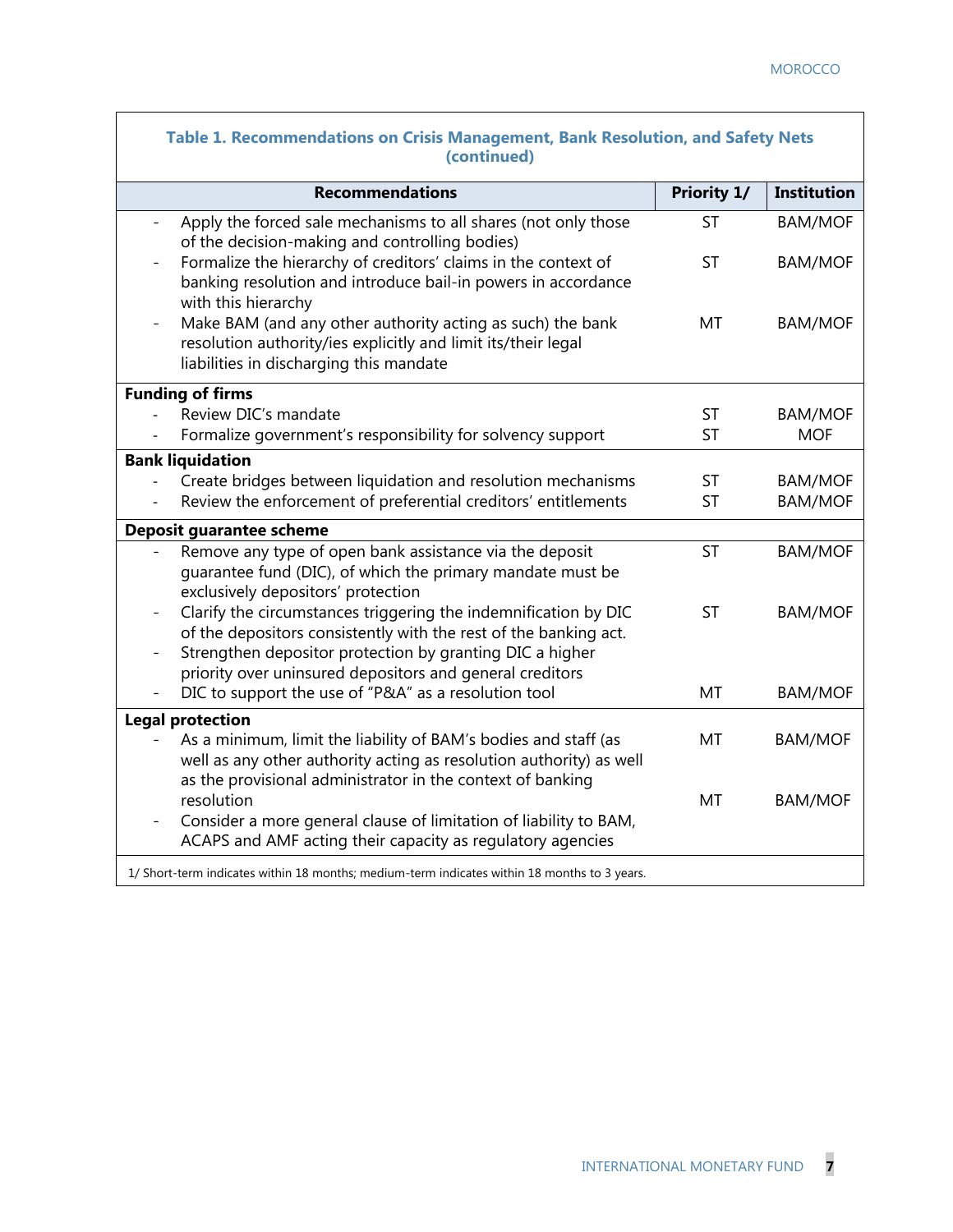# **INSTITUTIONAL FRAMEWORK**

*A robust institutional framework is paramount to effective crisis management and bank resolution. At minimum, such a framework should provide for clear mandates for the institutions involved, a distinct allocation of tasks and responsibilities across institutions, and explicit coordination mechanisms, including a solid legal basis for the exchange of confidential information in times of distress.*

# **A. Domestic Arrangements**

#### **Framework in Morocco**

## **1. The Moroccan financial system comprises the following institution and regulatory agencies, none of which has currently an express financial stability mandate:**

- The MoF is the government department responsible for the control and management of the public finance of the State. Its functions include preparing the bill of finance, $3$ monitoring its implementation and enforcement, defining the fiscal and customs policies of the State, monitoring their enforcement as well as ensuring the collection of public revenues and payment of public expenditures.
- The BAM is the central bank and prudential regulator and supervisor for the banking sector. The objectives of the BAM are set out in the Law no. 76-03 governing the BAM and its principal objectives include ensuring price stability as well as the good functioning of the monetary market and banking system. The banking law, as recently amended, grants BAM with banking recovery and resolution powers.
- The Deposit Insurance Corporation (DIC) manages the collective guarantee funds for deposits for conventional banks and participative banks (Articles 67, 128, and 129 of the Banking law, as amended). Whilst DIC mainly aims at indemnifying depositors upon unavailability of their deposits or reimbursable funds, DIC may also, under exceptional circumstances and for prevention purposes, extend repayable advances and take a stake in the capital of a failing bank. Such decision is made by BAM, after seeking the opinion of the credit institution committee and provided that the supported bank has adopted recovery measures deemed acceptable. DIC may also act as provisional administrator in the context of bank resolution.
- The AMF (previously the Securities Ethics Council- CDVM) has been created by the Law no. 43-12 as a public legal entity endowed with financial autonomy, subject to the

-

<sup>&</sup>lt;sup>3</sup> Article 32 of the organic law of finance.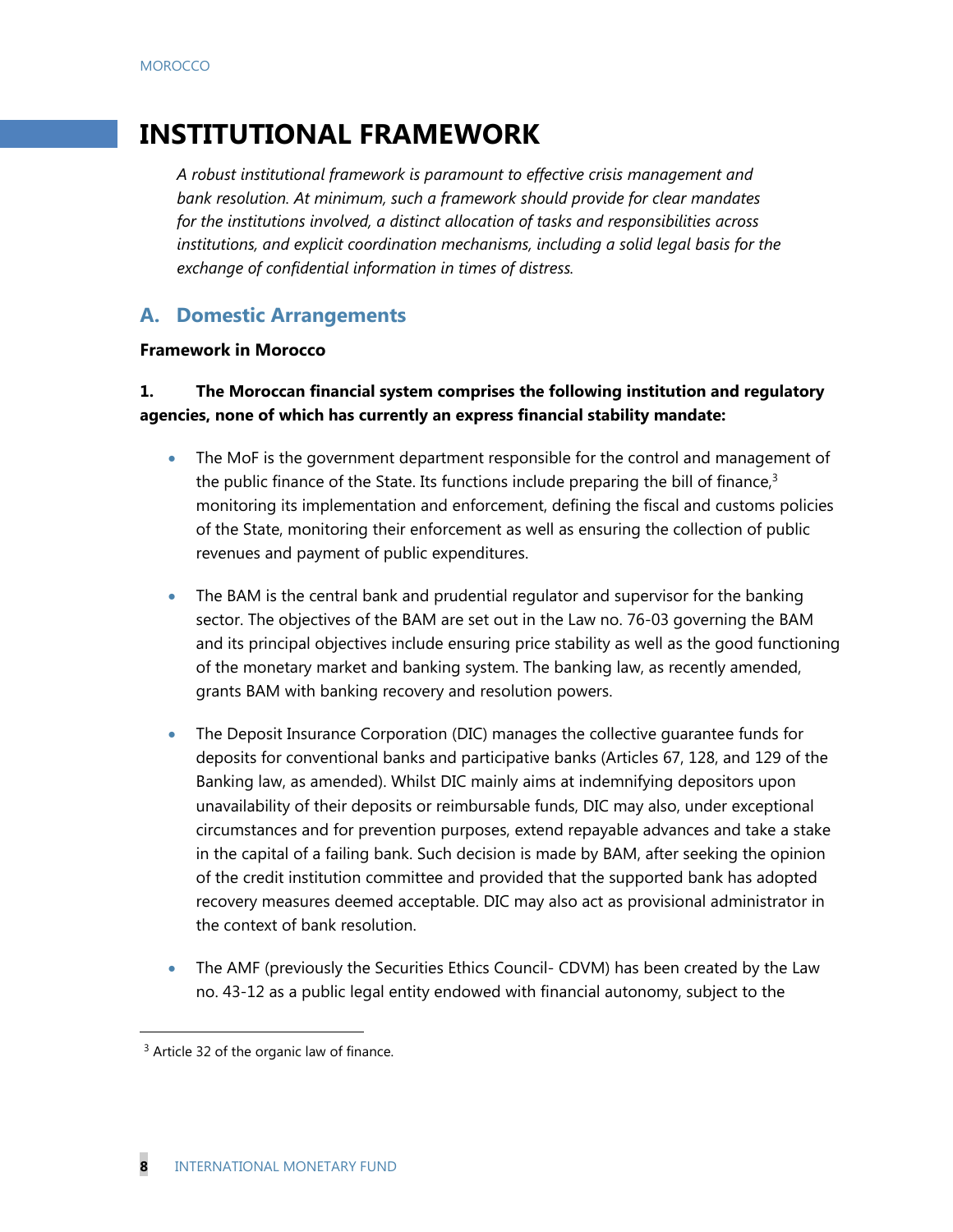control of an auditor appointed by the MoF. The objective of the AMF is to ensure the protection of saving invested in financial instruments in accordance with the principle of equal treatment, transparency, integrity of capital markets and investor protection. For this purpose, it controls the activities of the stock brokers, collective investment funds, and FMI's.

- The Insurance Control Authority (previously the Insurance and Pension Supervisor ACAPS) has been created by the Law no. 64-12 as a public legal entity endowed with financial autonomy to supervise insurance companies and pension funds.
- All above-described institutions take part to the "systemic risk surveillance and coordination committee" (CCSRS), of which objective is "to ensure the macroprudential surveillance of the financial sector." To this end, CCSRS is tasked with identifying, assessing and addressing the systemic risks. Supervisors also meet (without the MoF) in order to coordinate their respective actions as regards the supervision and crisis management, including in the cross-border context. Such committee furthermore serves as a forum for exchange information and documents necessary for the discharge of their respective missions and in the context of macroprudential policy. The governor of the central bank chairs this committee, of which secretariat is also provided by BAM. The financial stability committee, which is an internal committee to BAM, supports the work of the CCSRS.

#### **2**. **A reform of the central bank act is under preparation to entrust BAM with a**

**financial stability mandate.** A draft central bank act would now entrust BAM with a financial stability mandate, whereby BAM could take extraordinary measures under exceptional circumstances, including extending emergency liquidity assistance, which would be subject to the conditions set out by BAM Board. BAM's financial autonomy would also be improved, through more flexible rules on allocation of profits, which would not be the subject of a negotiation with MoF.

#### **Recommendations**

**3. Viewed from the current sectorial point of view, domestic arrangements for the institutional framework are sound.** The mandates of the regulatory agencies are well defined, with no overlap or gap as regards the allocation of tasks and responsibilities across institutions, and there are explicit coordination mechanisms, including a solid basis for the exchange of information and documents in normal and abnormal times. It may be useful, however, to specify that such exchange of information and documents may also relate to individual institution.

**4. The authorities should, however, remedy the gaps of the macroprudential framework, which undermine CCSRS' ability to act and the willingness to act.** The institutional framework described in the banking law leaves out many issues, thereby undermining the effectiveness of macroprudential policy: (a) the risks of conflicts between the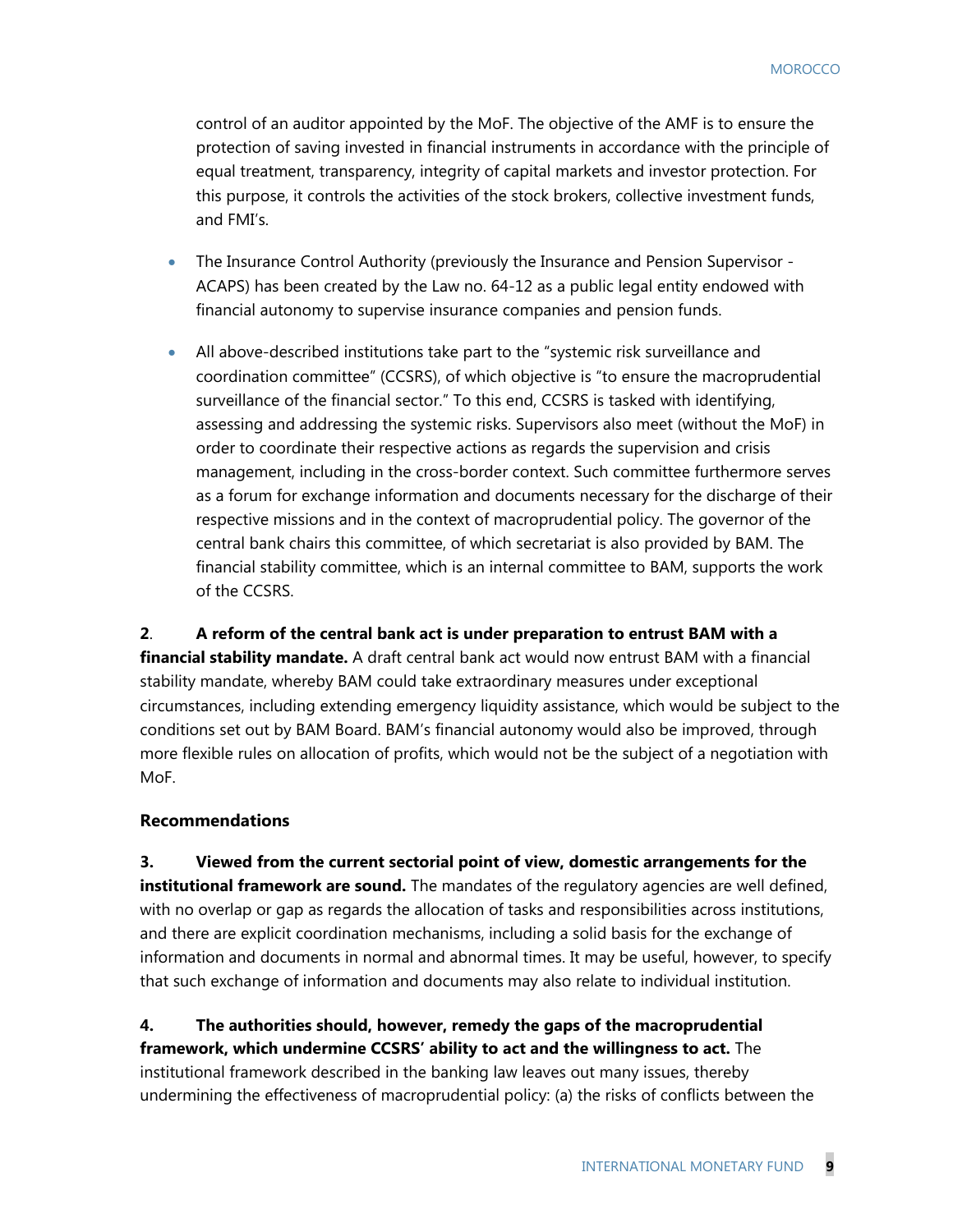#### **MOROCCO**

macroprudential policy with sectorial policies, (b) the lack of clarity as to the instruments available to CCSRS, (c) the lack of clarity as to the frequency of the meetings and voting arrangements, and (d) the lack of disclosure and accountability mechanism. In order to achieve effective macroprudential policy and avoid bias towards inaction, these shortcomings need to be addressed as follows:

- ACAPS and AMF must take financial stability into account when discharging their respective mandate and taking part to CCSRS;
- Clarity must be achieved as regards the instruments available to CCSRS when discharging its macroprudential mandate, be it non-binding (recommendations, opinions, with the principle "comply or explain") or binding instruments (circulars);
- Clear voting rules should be enacted, at least at majority rule;
- Robust accountability mechanism (in the form of disclosure of policy and considerations for policy decisions as well as provision of information to the parliament by the MoF which is constitutionally responsible for ACAPS, AMF and BAM) must be substantiated.

### **5. The authorities should also designate and empower a/the resolution authority(ies).**

In line with best practice,<sup>4</sup> the authorities are encouraged to designate an/the administrative authority (or authorities) responsible for exercising resolution powers over firms within the scope of the resolution regime. Where multiple authorities are designated, roles and responsibilities should be clearly defined, with the authorities identifying a lead authority that coordinates resolution actions across different entities of the same group within Morocco. The designated resolution authority (authorities) should have:

- A sufficiently broad mandate with a focus on financial stability, including adequate resolution powers, as part of its statutory objectives and functions,
- Operational independence, including safeguards against undue political or industry influence that would compromise its ability to obtain or deploy the resources needed to carry out its mandate and achieve an effective resolution,
- A robust governance structure that defines the responsibilities, authorities and accountability of its governing body and senior staff,
- Adequate resources and sufficient operating funds to attract and retain staff with sufficient expertise.

**6. Following the designation of the resolution authority/ies, the roles of other regulatory agencies involved in crisis-management should be fine-tuned.** At this stage, the authorities have focused on banking resolution mechanism as banks capture the biggest part of the financial services. In view of the natural complementary between banking supervision and

1

 $4$  KA, 2.5.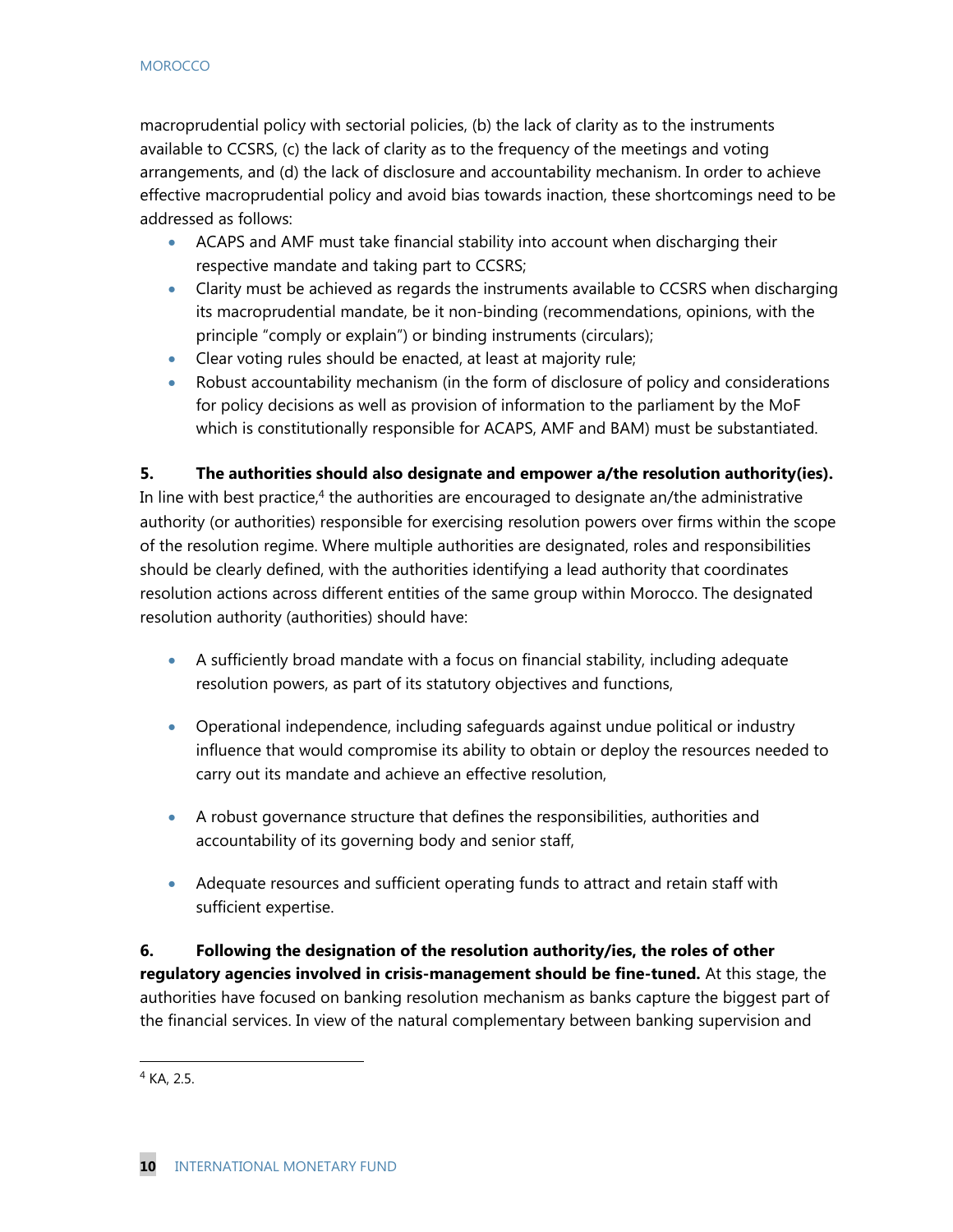banking resolution as well as the prominent role played by BAM, BAM is a natural candidate as a resolution authority. In the medium term, when resolution mechanisms will also be established for insurance undertakings, market infrastructures and financial institutions, the allocation of responsibilities between the different agencies involved in crisis management and bank resolution should be reviewed.

#### **7. In the meantime, CCSRS' role might be expanded to cover crisis preparedness in**

**normal time.** CCRSR provides a platform for interagency coordination during the financial crisis. It is recommended that it also serves as a platform to discuss potential improvement of the crisis management framework, coordinate crisis-management simulation exercises aimed at testing, and consequently improving crisis preparedness.

## **B. Cross-Border Coordination**

#### **Framework in Morocco**

**8. The expansion of Moroccan banks in Africa gives rise to domestic and cross-border systemic risks, addressed by BAM internal policy for cross-border supervision.** The three main Moroccan banks (which represent 2/3 of the deposits in Morocco) are now present in 23 countries, with a strong representation in French-speaking Africa. Such expansion has an impact on the distribution of credits (15.4 percent of the credit as of end of June 2014 have been extended abroad) and on the net income (16.7 percent as of the end of June) of the three major Moroccan Banks. The subsidiaries created by the three major Moroccan banks are also of systemic importance in various countries,<sup>5</sup> where they represent more than 25 percent of the credit. Adverse financial problems which may be faced by these three major Moroccan banks and could therefore have negative impact in Morocco and abroad, are specifically addressed by the internal policy for cross-border supervision which provides for an ex ante authorization of crossborder activities, coupled with the supervision and control at the level of the group and the cooperation with foreign supervisors.

#### **9. BAM has taken various measures in order to addresses these cross-border risks.**

First, BAM's authorization is required prior to the creation or purchase of a subsidiary or the taking of any shareholding of more than 5 percent in another bank. In this manner, BAM monitors the impact of such investments on the capitalization and evolution of the solvability ratio. BAM meets with the Central Africa Committee in the conduct of these investigations. Second, Moroccan banks involved in expansion in Africa are the subject matter of an individual and consolidated supervision, supported by the exchange of information with the foreign supervisors. To this end, BAM also conducts on-site inspections, jointly with the foreign supervisors.

1

<sup>5</sup> Cote d'ivoire, Centrafrique, Niger, and Mali.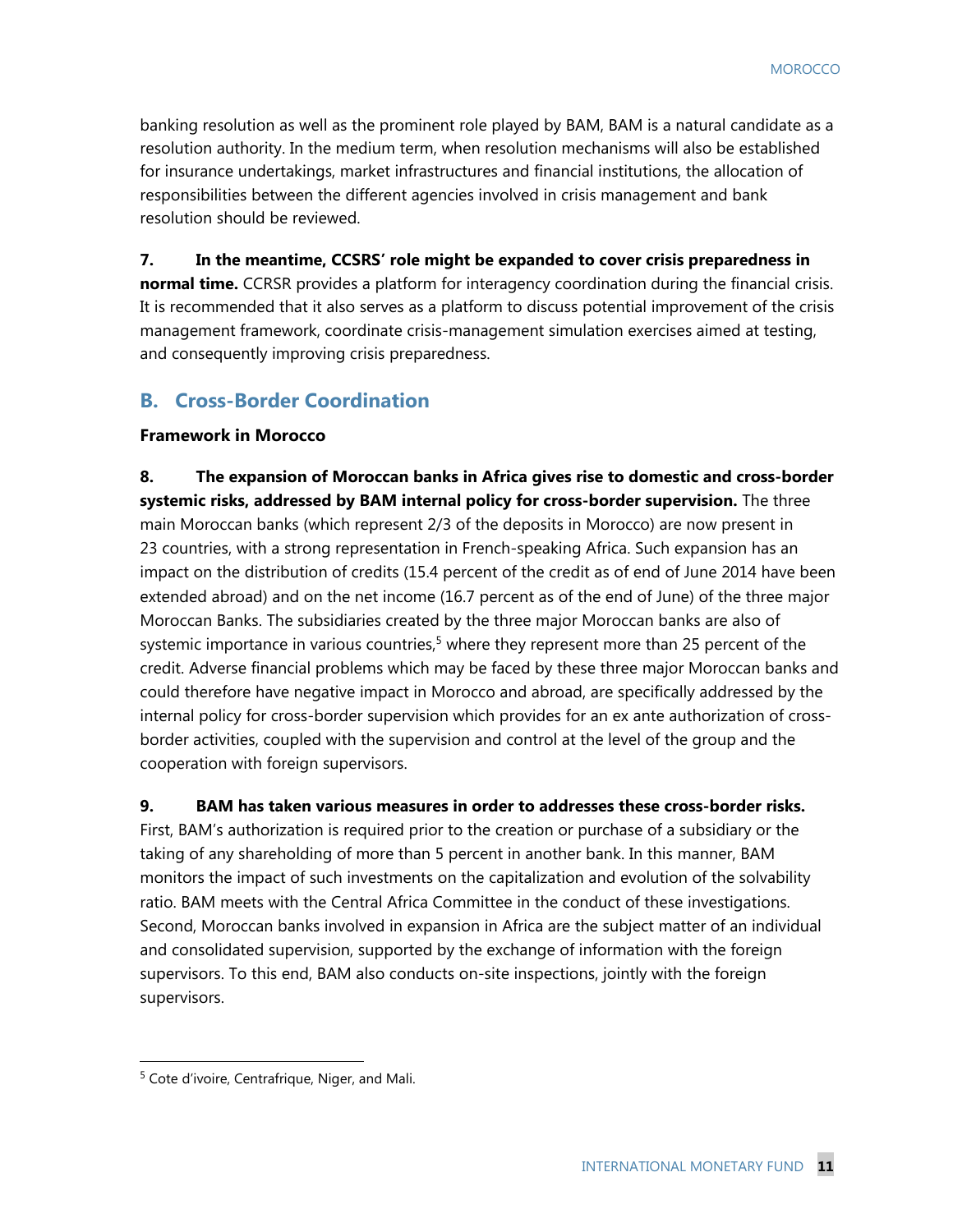**10**. **The Banking Law has established a new legal framework for the cross-border coordination as regards the exchange of information, the conduct of inspection, the creation of college as well as coordinated resolution actions.** Article 112 of the Banking Law, as recently amended, empowers BAM to enter with foreign supervisory authorities, into bilateral agreements relating to (a) the definition of the conditions under which information may be shared, (b) the conduct of on-site inspections in the subsidiaries and branches established on the Moroccan and foreign territory, (c) the terms and conditions for the coordinated resolution interventions of subsidiaries and branches established on the Moroccan and foreign government, (d) the creation of supervisory college to coordinate the supervisory actions of Moroccan and foreign supervisors.

**11. While existing agreements focus on the exchange of information, conduct of onsite inspections and coordinated supervision between Moroccan and foreign authorities, the agreements recently entered into with Madagascar and Djibouti also address the coordination of crisis management.** The existing arrangements with the Banque de France, the Central Bank of Guinea, the Banking Commission of Central Africa and the Banking Commission of the West Monetary African Union are all based on a standard text, organizing the exchange of information on a quarterly basis, conduct of on-site inspections and coordinated supervisions. The agreements recently entered with the supervisory authorities of Madagascar and Djibouti also address the coordination of crisis management.

**12. Colleges of supervisors have also been established in order to further strengthen the cooperation set out in the above-described agreements.** Colleges of supervisors dedicated to the Moroccan banks involved in African expansion have also been established. Such colleges meet on an annual basis with the banks involved and facilitate the monitoring of the financial and prudential situation of the group and its subsidiaries, as well as the supervision actions conducted and foreseen by the authorities of the jurisdictions involved.

#### **Recommendations**

**13. Notwithstanding the tremendous progress achieved so far in this area and the continuous efforts to update existing cross-border conventions, the authorities are encouraged to strengthen resolution arrangements with host countries for Moroccan banks subsidiaries, especially in Africa**. In view of the additional risks created by the expansion of Moroccan banks in Africa, BAM should leverage the recently amended banking law to adapt all arrangements entered into with foreign supervisors, in order to systematically capture banking resolution. In the jurisdictions where no banking resolution framework exists, BAM would appropriately promote its expertise in this field and encourage the adoption of similar instruments.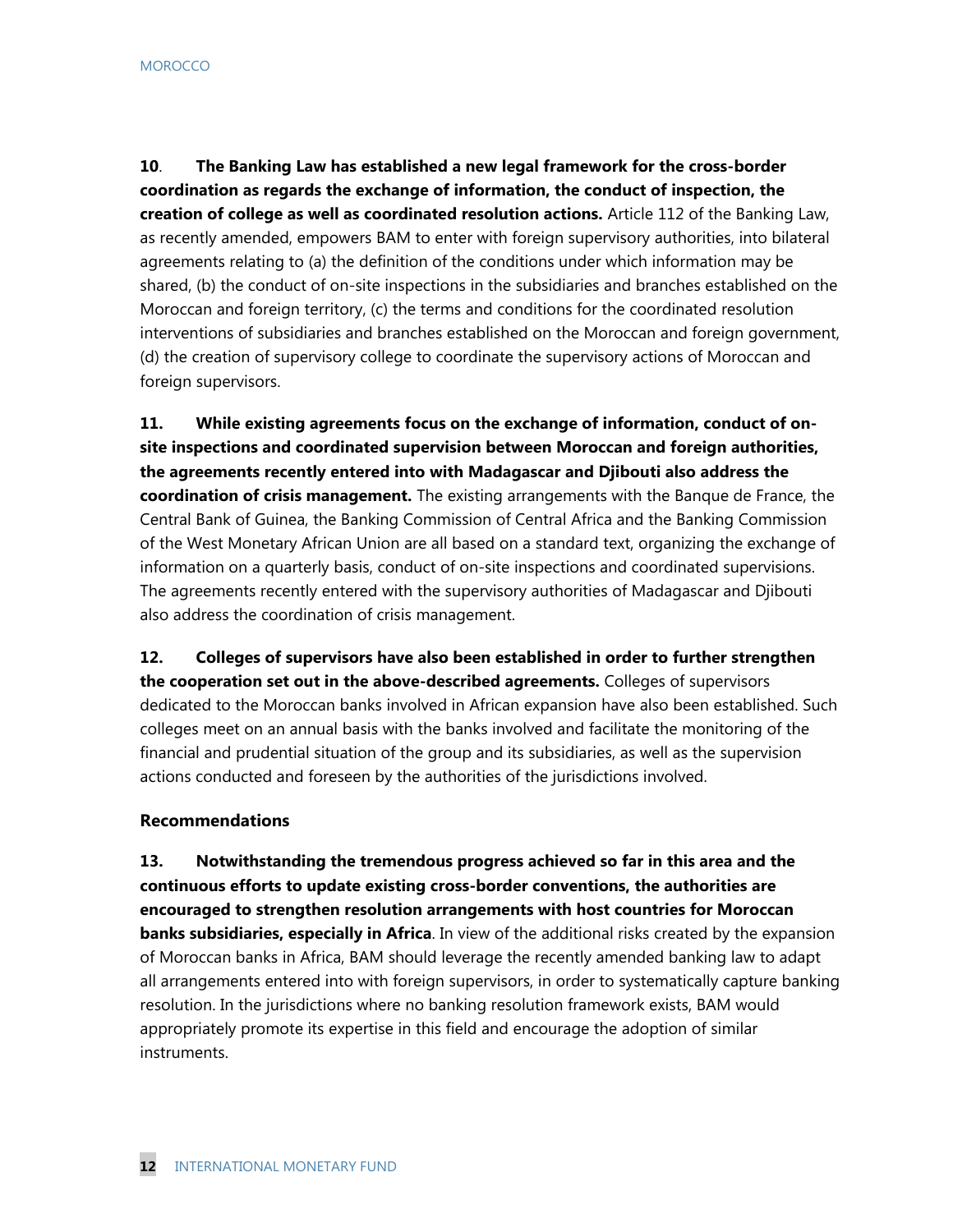# **EARLY INTERVENTION**

*Intrusive supervisory practices can minimize the need for the use of more drastic crisis management tools. To act as an effective "first line of defense," the supervisor requires, in particular, (i) a framework for preparing forward-looking assessment of institutions' risk profiles, (ii) an adequate range of enforcement tools to bring about timely corrective actions and address unsafe and unsound practices, and (iii) independence, legal protection, and adequate resources.* 

#### **Framework in Morocco**

**14. The Banking Law endows BAM with various powers for the collection of extensive information on banks and the assessment of the latter's risk profiles.** BAM may first collect from banks any document or information necessary for the discharge of its prudential supervision. BAM may also conduct on-site inspections, be it in the mother company or any other subsidiary or entities controlled by the banks.

**15. BAM has also at its disposal a broad range of tools to bring about timely corrective actions and address unsafe and unsound practices.** In case of breach of prudential requirements, BAM may request the management to present its explanations, prior to issuing warnings. If the management or the financial situation of a bank does not offer the sufficient guarantee as regards the solvability, liquidity or profitability or that the internal control presents serious shortcomings, BAM may address an injunction to the effect that this breach be remedied, without the deadline indicated. If necessary, BAM may also require a recovery plan to be established, supported by the report of an independent expert, advising on the measures to be taken and the calendar to be followed. If BAM considers that the financial resources foreseen in the recovery plan are not sufficient, BAM may require that holders of a shareholding of more than 5 percent would contribute the necessary financial resources. BAM may also address to a bank a warning to the effect to improve its management methods, strengthen its financial situation or remedy the shortcomings identified in its internal control system. A temporary administrator may also be appointed when the functioning of the decision-making bodies or the supervisory bodies could no more work properly, when the measures proposed in the recovery plan would be insufficient to ensure the viability of the banks, or if the holders of shareholdings of more than 5 percent have refused to contribute new financial resources. In case of noncompliance with the prudential ratios imposed by BAM or malfunctioning of the internal control system, BAM may prohibit or limit the distribution, by a bank, of dividends to the shareholders or compensation with respect to the corporate units. BAM may also object that a person be appointed in the decision-making bodies, if the latter does not possess the honorability and experience necessary for the discharge of its functions. BAM may finally impose disciplinary measures.

## **16**. **In 2006, BAM had adopted a manual of treatment of the banks difficulties, detailing the circumstances triggering the use of the above-mentioned tools.** BAM uses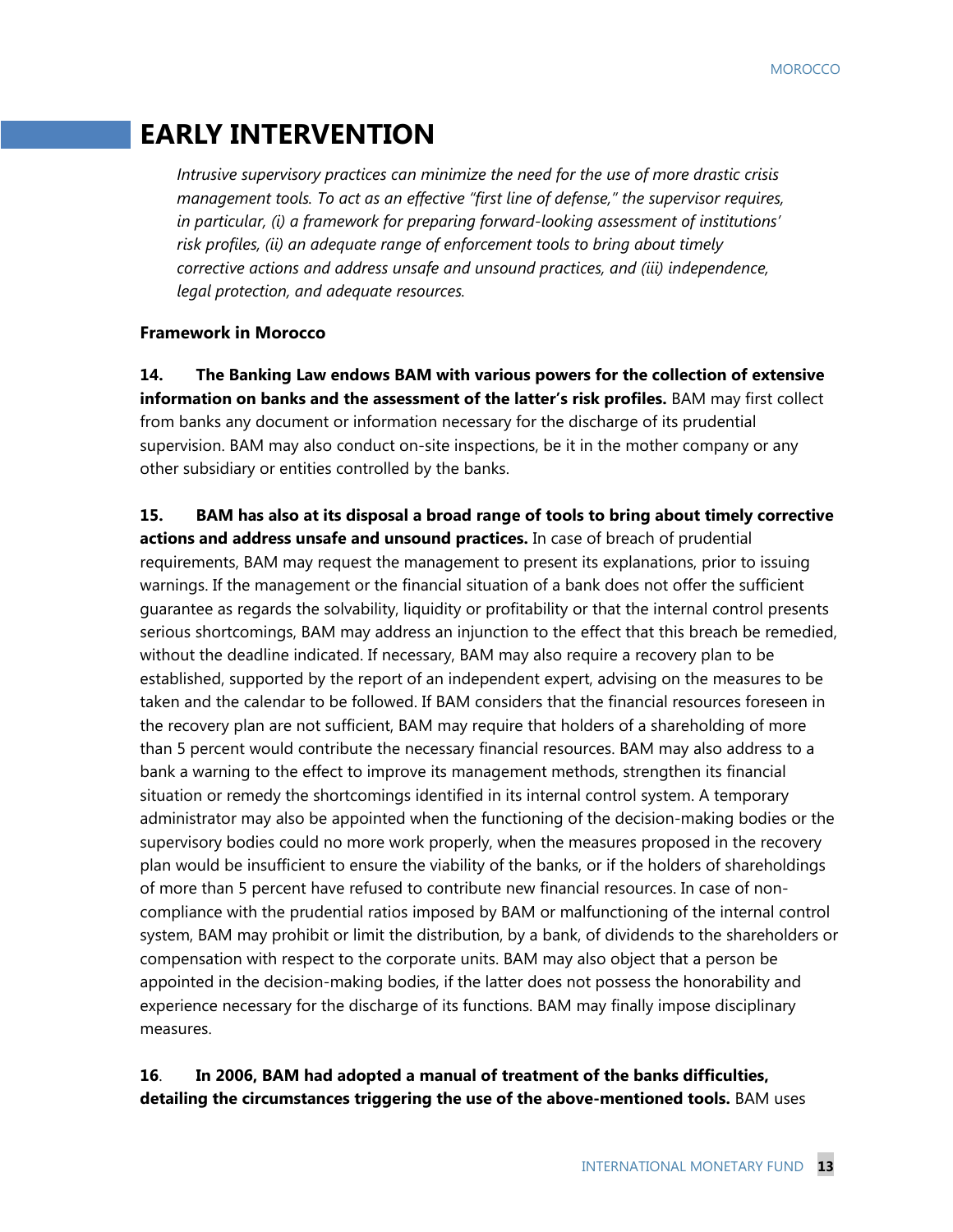SANEC, a tool of analysis and prevention enabling a risk-based approach for prudential supervision. Based on quantitative and qualitative elements, SANEC provides a rating system for banks from 1 (most favorable rating) to 5 (worst rating). Corrective measures are triggered by a rating of 4 or 5. The banks at stake would then subject to a closer surveillance, implying additional reporting obligations, bolstered on-site inspections as well as periodic meetings with the managers and auditors. More specifically, an injunction is to be addressed to a bank rated 4 for the criteria "solvability and own funds." The injunction could be combined with a request for a recovery plan when some criteria are met (size and complicity of the banks, weak governance, etc.). The manual lists the content of the plan as well as the measures that BAM may adopt. When the bank is rated 5, the list of the restrictions applied by the supervisor would be more stringent, with the possibility to prohibit any activities with affiliates or the payment of subordinate debts.

**17. BAM Law, as recently amended, formalizes additional mechanisms of early intervention focused on banks of systemic importance.** Article 79 of the banking law, as recently amended, empowers the BAM's governor to designate a credit institution of systemic importance (based on its size, level of interconnectedness with financial markets and other institutions of the financial system). Such credit institution of systemic importance may be subject to more stringent prudential requirements and may be requested to present a so-called "recovery and resolution plan."

**18.** AMF Law also contains some early intervention tools. By virtue of Article 40 of the ACCM law, in case of breach to the ACCM law which may threaten the rights of the depositors or the good functioning of the capital markets, the president of the Court may, upon motivated request of the AMF, require the relevant financial intermediary to halt the breach or suppress its effects. The President of the Court may also take any conservatory measure in order to ensure the due enforcement of the decision it has issued. AMF law also creates several criminal offenses, which require, however, the involvement of a prosecutor or official agents to gather the proof of infringement.

**19. ACAPS also has early intervention powers commensurate with the level of risk involved**. Beside the standards instruments of a supervisor (warnings, injunctions, orders, sanctions, suspension, and withdrawal of licenses), the insurance commission may, when the financial situation of the insurance undertaking is compromised, (a) suspend any payment of purchase values or payment of advances in respect of contracts stipulating such advances, (b) require that a financing program be drawn up to fund additional solvability margin, (c) prohibit the subscription of new agreements, and (d) require to draw up a recovery plan, the basis of which the authority may require the injection of capital, the prohibition of transfer of assets and the creation of personal guarantees. When the insurance undertaking does not take the measures prescribed by the recovery plan, a provisional administrator may be appointed with all management powers. The transfer of the contract portfolios and the withdrawal of the license may also be imposed by the supervisory agency. In the event of a failure of a financial institution,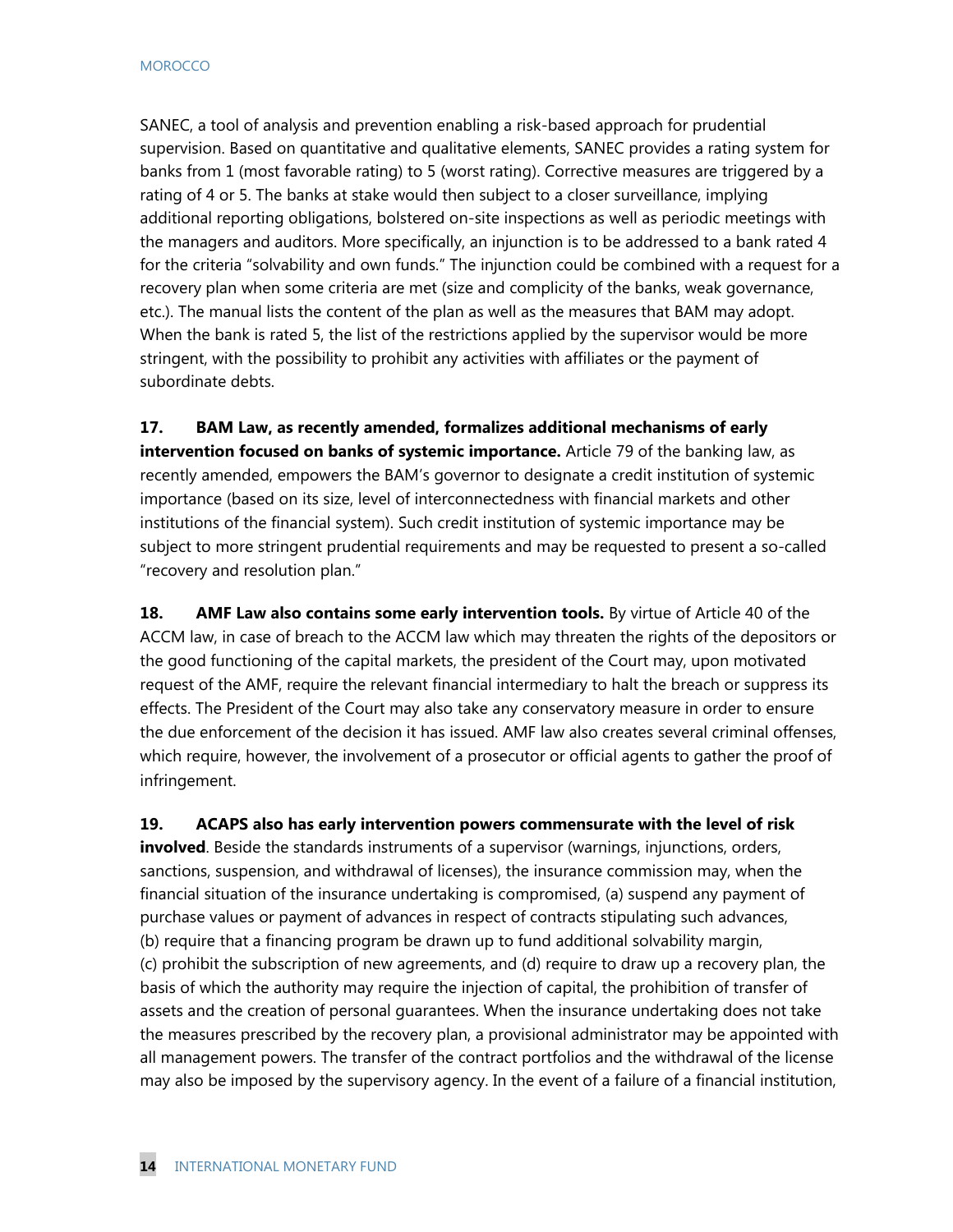the supervisory agency for financial markets may require the MOF to appoint a temporary manager who may require transfers from client accounts.

#### **Recommendations**

### **20. The new framework for early intervention, although sound and solid, could be further improved for the sake of greater efficiency and transparency.**

- *Greater flexibility for AMF's early intervention tools:* AMF should be authorized to request to halt the breach of the law governing financial markets, without the need to involve the court.
- *Introduction of explicit powers to address impediments to improve firm's*  **resolvability:** power to require removal of impediments to resolution should be introduced, including (a) changes to a firm's business practices, structure or organization with the aim to reduce the complexity and costliness of resolution, (b) positioning capital and liquidity in the appropriate levels in the group, and (c) the ability to segregate critical functions in legally and operational independent entities that can be effectively be shielded from group problems.
- *Synchronization of early intervention mechanisms at the level of a cross-sectorial*  **group**: Although there is already some convergence between the tools readily available to BAM and ACAPS, the ability of AMF to bring corrective action is limited and made dependent upon the intervention of a judge or a prosecutor. This may, in turn, disrupt the ability of the three agencies to synchronize early intervention measures within a group consolidating various financial activities. AMF prerogatives would therefore appropriately be reviewed in this perspective.
- *Loss absorbance***:** BAM should have the power to require an increase in bank loss absorbency. Beside the ability to request holders of a stake of more than 5 percent "to contribute new financial resources," other specific instruments such as the conversion of hybrid capital, the issuance of convertible bonds or unsecured long-term debt that could be bailed-in could also be established.
- *Early triggers***:** To limit supervisor discretion and regulatory forbearance, the link between the set of measures that may be taken by BAM and the qualitative triggers (described in the banking law) and the quantitative triggers (described in the manual) should be strengthened. It is recommended, in this perspective, to issue the numbers in the (non- public) manual in the form of guideline. It would also be advisable to better reflect in the banking law the distinction of measures taken when bank's capital ratios have declined but solvency is not an immediate concern, to later triggers, where viability is at risk.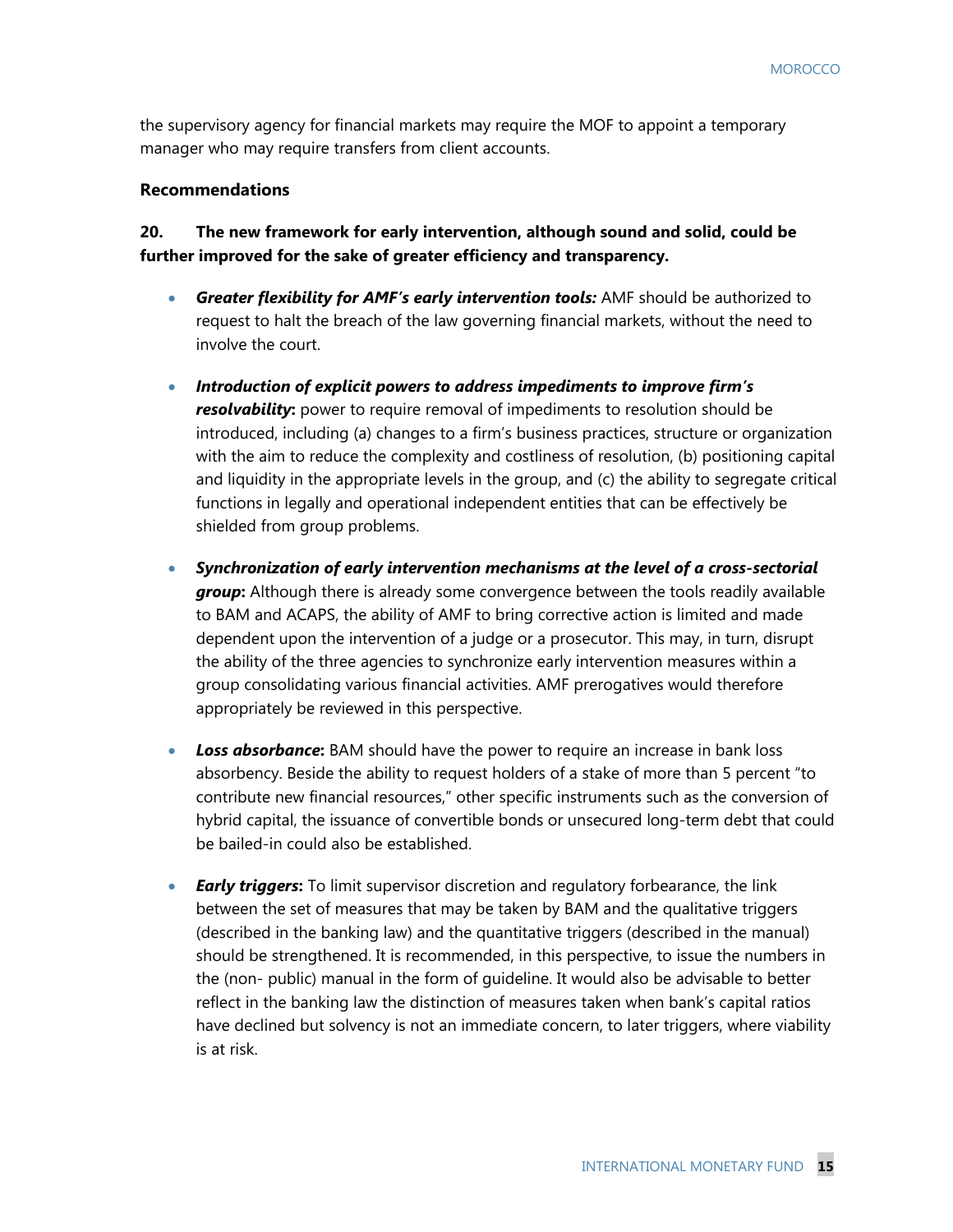# **CRISIS MANAGEMENT TOOLS**

*The tools for crisis management and bank resolution should include solid but flexible arrangements for temporary official financial support of banks (emergency liquidity assistance and solvency support), robust resolution powers for banks as a going concern, a mechanism for orderly liquidation as a gone concern as well as a welldesigned deposit guarantee scheme.* 

# **A. Emergency Liquidity Assistance**

*The framework for emergency liquidity assistance should allow the state or an official agency (in particular the central bank) to provide rapidly and in a legally robust manner emergency liquidity to illiquid but solvent banks. The liquidity provider should have tools to manage credit risks, including collateral requirements.* 

#### **Framework in Morocco**

**21. Although not formalized in the central bank act, a function of liquidity provision exercised by BAM is available but has not yet been used.** Such liquidity assistance is currently provided under Instruction No. 24/G/13. It may only be extended, up to a duration of maximum 3 months, to a solvent bank of systemic importance that encounters liquidity problems and against adequate collateral,<sup>6</sup> if necessary to prevent or remedy to any situation which may endanger the financial stability. Upon extension of the emergency liquidity assistance, the bank must establish a recovery plan, identifying the measures to be taken to improve its liquidity situation and the timing for the taking of such measures. BAM may terminate such assistance if the bank becomes insolvent. Such facility has never been used so far, as the banks encountering (limited) liquidity problems could solve them via the standard monetary policy operations.

**22. In the draft reformed central bank act, the emergency liquidity assistance would be merely signaled as a "measure to be taken under exceptional circumstances."** As part of the (new) financial stability mandate, the Board of the BAM would now be entrusted with the power to enact "any instrument to be used or measure to be taken under exceptional circumstances."<sup>7</sup> Further details would be reflected into an internal circular on the extension of emergency loans, a draft of which is currently under preparation. The fear of creating moral hazard justifies this limited transparency.

## **23. The (newly) amended banking law also authorizes the company managing the deposit guarantee fund to extend credit to or take a stake in a failing bank, if the failure of**

 $\overline{a}$ 

 $6$  Including treasury bonds, claims guaranteed by the Moroccan State, securities issued by BAM, claims denominated in EUR or USD, issued by OECD governments with a rating of A, the negotiable instruments, parts in monetary investment funds, and units in collective securitization investment funds.

 $<sup>7</sup>$  Article 23(1), 7<sup>th</sup> indent.</sup>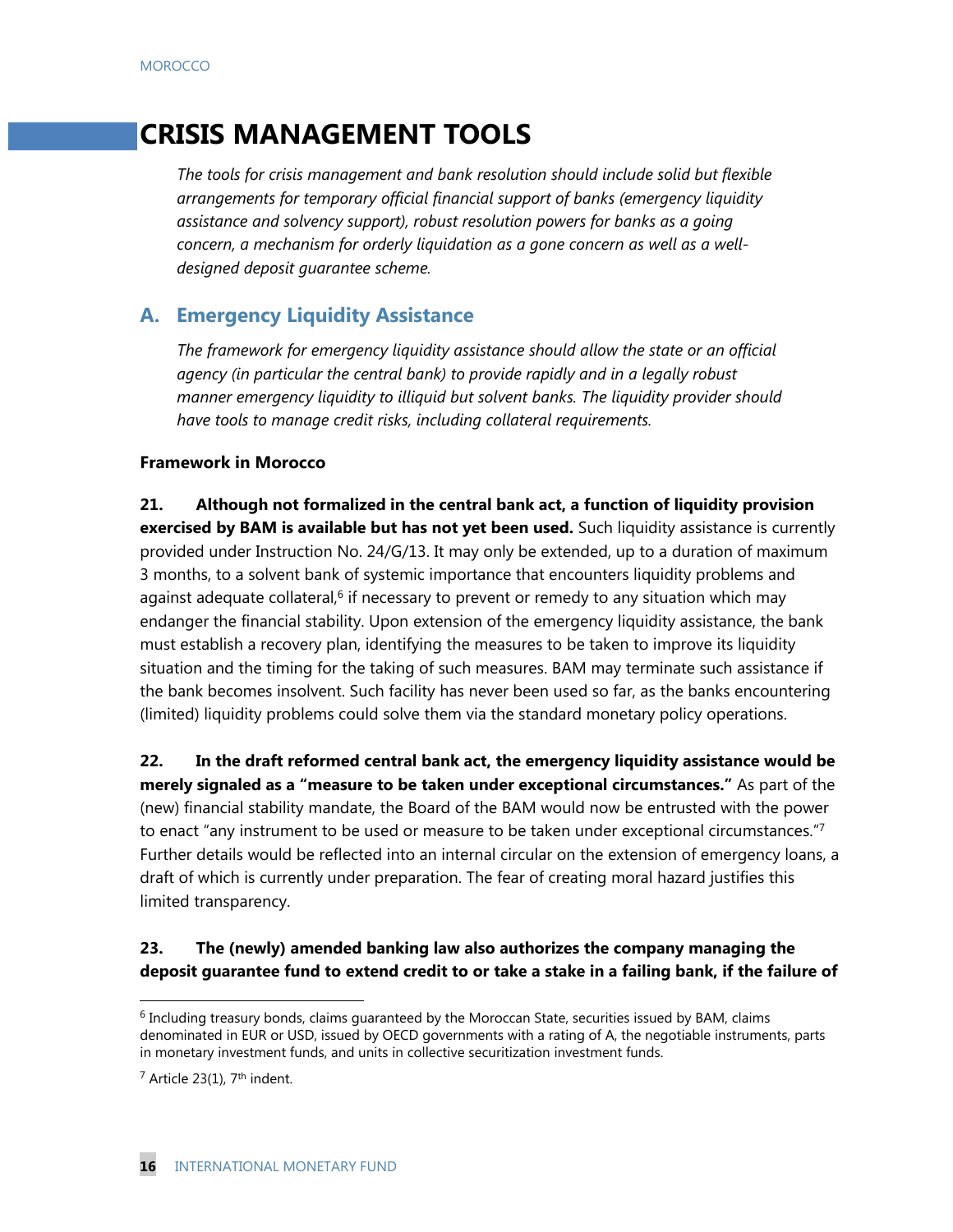**the latter would trigger the unavailability of deposits.** The Deposit Insurance Corporation (DIC) would enter into such transactions as a precautionary measure and under exceptional circumstances, based on BAM advice and provided that the bank submits recovery measures deemed acceptable. The DIC would also be endowed with a lien (ranking after the lien of the Treasury) guaranteeing the repayment in priority, of the value of the extended loan, in case of liquidation of the bank to which DIC would have extended credit to or in which DIC would have taken a stake. BAM would enact a circular determining the conditions of such transactions.

#### **Recommendations**

#### **24. It is recommended that only BAM extends emergency liquidity assistance.**

Maintaining two streams of liquidity assistance may prove confusing in case of crisis. First, a confusion could arise as to the respective scope of application of these mechanisms, which are intrinsically very similar. As a matter of fact, it is difficult to differentiate between illiquid but solvent bank (to which ELA would be extended) and a bank facing difficulties which may subsequently lead to the unavailability of deposits (which may benefit of the financial support of DIC). Second, in order to protect its own financial resources, BAM may be induced to privilege the use, first, of the DIC. Third, authorizing the use of DIC for the purpose of extending a loan or taking a stake in a failing bank would trigger a conflict of interests between depositor protection and support of failing banks. The granting of a lien to ensure the preferential repayment of the loan would not suppress such conflict as this lien ranks after the treasury department's lien. The organic budget law provides for back-up financing in the case of a systemic crisis. The Prime Minister has the authority to engage expenses without consulting Parliament, provided Parliament is informed ex-post.

**25. The central bank act should formalize the emergency liquidity assistance function, together with the principle of a state guarantee for solvency support.** It is recommended that the central bank law contains a provision spelling out the main principles of the emergency liquidity assistance, which are currently contained in the draft agreement to be entered into between BAM and a credit institution as well as in the draft procedure under elaboration. In line with the said draft agreement and procedure, it should, in particular, be made clear in the law that BAM has a discretionary power in the granting of such assistance, which would only be available for liquidity purposes. The law should also stipulate that such assistance would be available for any bank, the failure of which could undermine the financial stability of Morocco. Should these liquidity problems degenerate into solvency problems, BAM would have the discretion to extend liquidity but would, in this case, be covered by a guarantee of the government. As this extension of liquidity would hence be clearly connected with the financial stability mandate of the central bank and would be made subject to strict conditions, this should not create moral hazard for credit institutions, which would not find in such text the assurance of receiving liquidity assistance whenever they face liquidity pressure.

## **26. In order to enable the central bank to discharge its function of emergency liquidity provider, its financial independence also needs to be boosted.** In order to be independent, a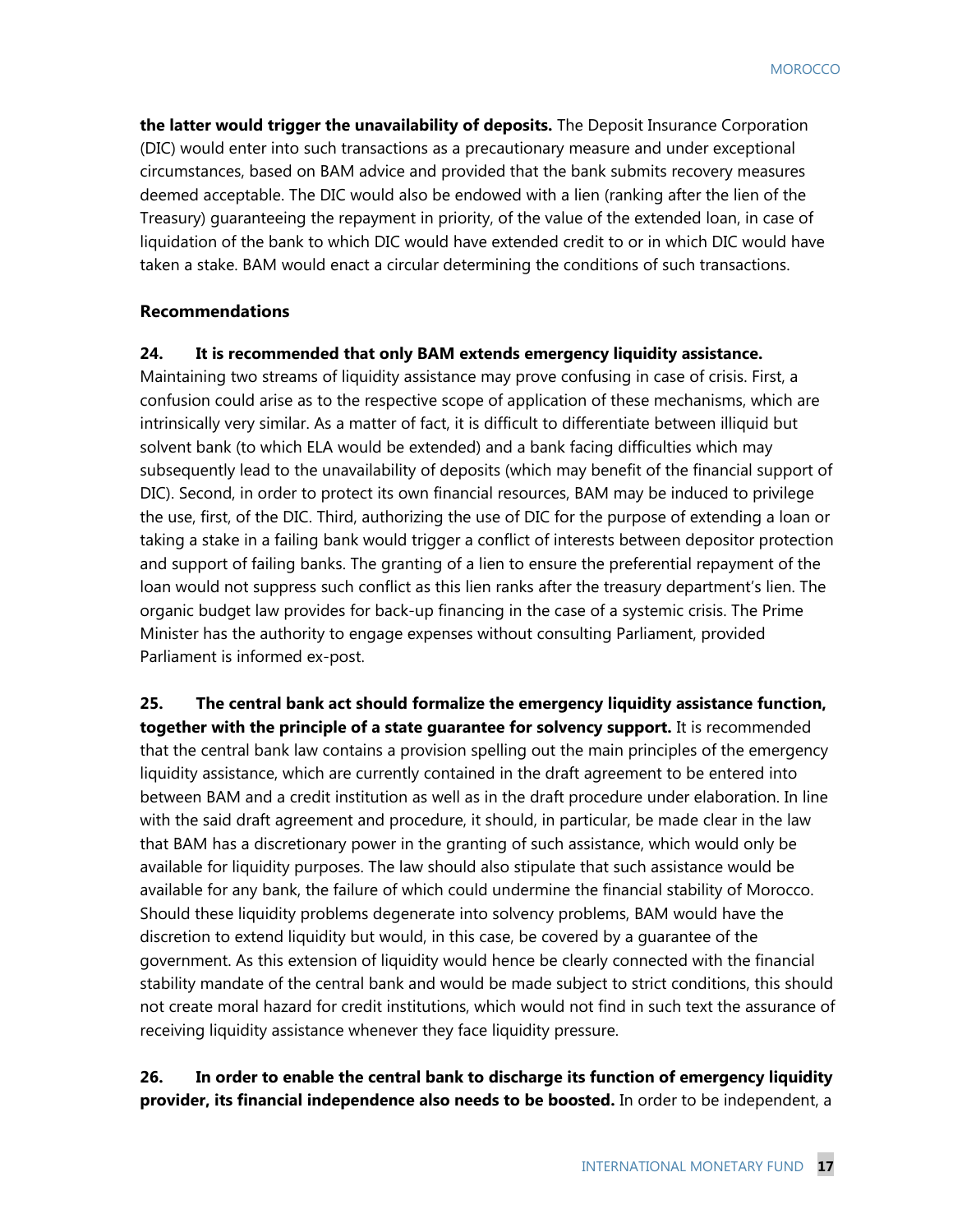central bank needs to dispose of sufficient financial and human resources when discharging its mandate. Should there be a mismatch between BAM current financial resources and its prospective expenditures in the context if its (new) financial stability mandate, it may be appropriate to bolster the recapitalization mechanism, with the indication of trigger, a deadline for the recapitalization and the indication that the recapitalization may take the form of government debt securities (and not exclusively in cash, as this is currently the case). In parallel, some greater flexibility could be created as regards the profit distribution rules. The central bank act currently provides for the automatic allocation of 10 percent of the profits to a general reserve fund, until the latter amounts to the BAM capital. The remaining 90 percent are allocated to the government, unless the board (which counts a MoF representative), upon proposal of the Governor, decides to allocate a part of such profits to a special reserve fund. In the context of the reform of the central bank act, the allocation of the remaining benefits (after allocation to the general reserves and specific reserves as decided by the board upon Governor's proposal) would now be subject to an agreement between the Bank and the MoF. In line with best international practice, it may be envisaged to grant to BAM greater discretion in the build-up of financial buffer in light of its new financial stability mandate.

# **B. Resolution Regime**

*Effective resolution regimes provide authorities with a broad range of powers that can be initiated on a timely basis, i.e., when a firm is no longer viable or likely to be no longer viable and has no reasonable prospects of recovery. The concept of nonviability is supported by clear standards of suitable indicators to help guide decisions on entry into resolution and there are no impediments that could constrain the implementation, or result in a reversal of resolution actions taking in good faith.* 

#### **Framework in Morocco**

**27. With the recent reform of the Banking Law, the tool kit already available to BAM has been further extended to capture valid bank resolution mechanisms.** BAM may now appoint a provisional administrator, who analyzes the appropriateness of taking any of the following measures: (a) the liquidation of the bank when its situation is considered as definitively compromised, (b) its partial or whole transfer to another bank, (c) the transfer to a bridge bank, or (d) the split of the bank. The provisional administrator may also, with the authorization of the judge, sell or acquire real estate assets or shareholdings. Under urgent circumstances, such measures may also be taken immediately by the BAM's Governor. If these mechanisms prove ineffective to resolve the credit institution, the latter is liquidated by a liquidator appointed by the BAM's Governor in accordance with the provisions of the commercial code on liquidation.

**28. For the sake of their effectiveness, these banking resolution mechanisms are supported by specific deviations from civil and obligation code, companies act and commercial code.** In order to act with the necessary speed and flexibility, the banking law disapplies certain standard mechanisms for enforcement or protection of creditors. First, credit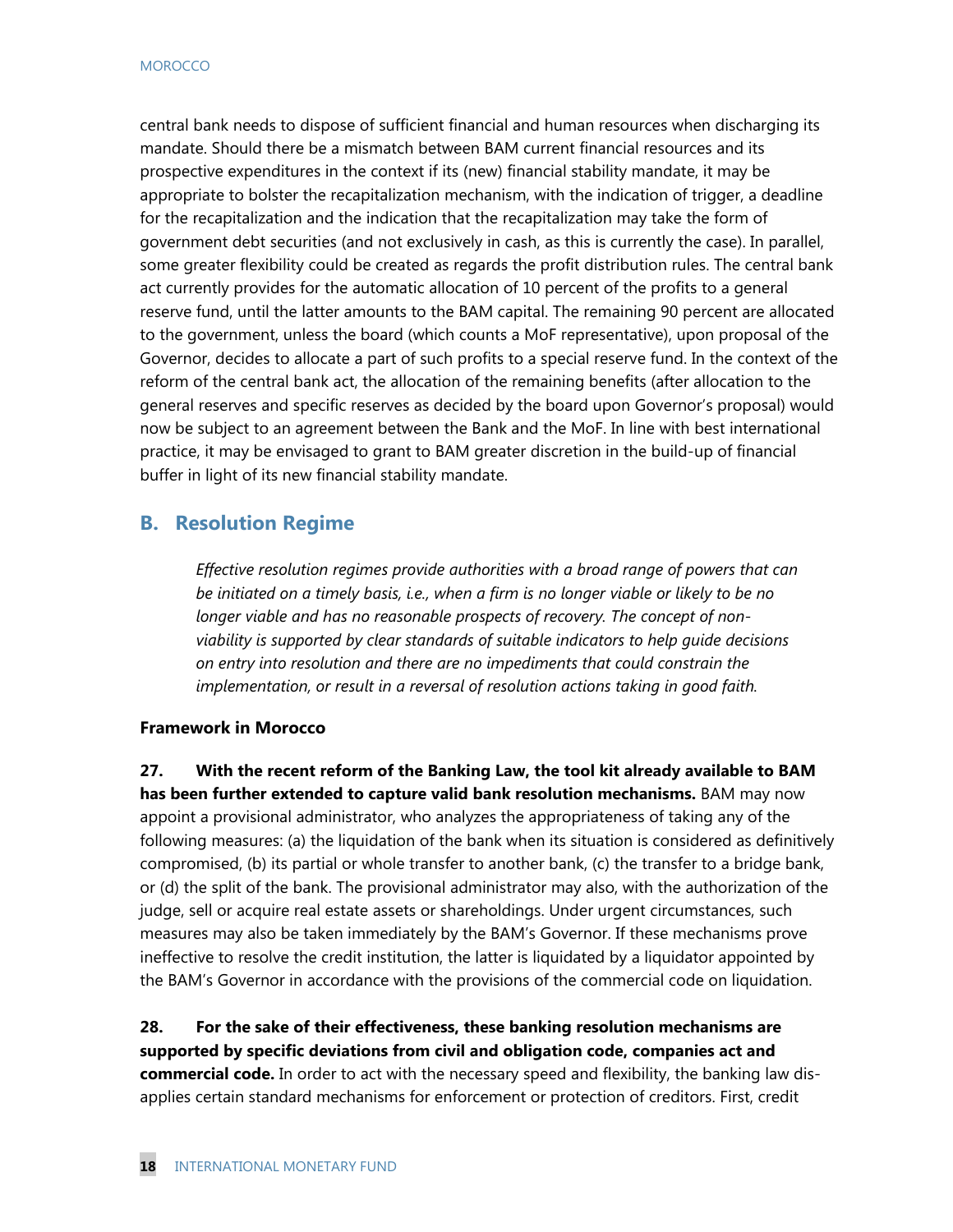institutions are not governed by the standard proceedings for prevention and treatment of financially distressed institutions.<sup>8</sup> Second, the appointment of the provisional administrator triggers the automatic suspension of the board of directors and general shareholders' assembly, whose rights are exclusively exercised by the provisional administrator.<sup>9</sup> Third, transfer of credit and assets of the failing bank may be made to a bridge bank, without the need to obtain the agreement of the underlying creditors.<sup>10</sup> Fourth, the appointment of the provisional administrator triggers the automatic suspension of the shares held by the members of the board, executive and audit committees, which may be subject to a forced sale. $11$ 

#### **Recommendations**

29. Assessed against the international best practice,<sup>12</sup> the overall soundness of this **legal framework is acceptable but may be further strengthened.** Despite the tremendous progresses achieved by the Moroccan authorities since the last FSAP, the legal framework for financial institutions resolution could be improved in the three following respects: (a) the level of transparency as to some of the main building blocks of the bank resolution mechanisms; (b) the clarity as the governance of resolution authorities; and (c) the weakness of the cross-border resolution mechanisms.

**30. As a first preliminary remark, establishing a specific resolution regime for banks only, is acceptable at this stage.** Although resolution instruments have not been stipulated for insurance undertakings, pension funds and financial institutions, the latter may be subject to various measures commensurate with the risk effectively involved. At this stage, this approach does not hamper the proper coordinated resolution and recovery process in case of crosssectorial activities within a group or a financial conglomerate, which shall take place at the level of the Systemic Risk Surveillance and Coordination Committee (CCSRS). It is recommended, however, to monitor whether further convergence of the early intervention and resolution mechanisms for both banking, and insurance and financial market activities may be needed to address new risks posed by the future integration of the financial activities within a group or a financial conglomerate.

## **31. As a second preliminary remark, authorities need to be mindful of the possibly destabilization effect of the appointment of a provisional administrator.** Unless the authorities carefully plan the appointment of a provisional administrator and endow the latter

 $\overline{a}$ 

<sup>8</sup> Article 113 of the Banking Law.

<sup>&</sup>lt;sup>9</sup> Article 117 of the Banking Law.

<sup>&</sup>lt;sup>10</sup> Article 115.3° of the Banking Law.

<sup>&</sup>lt;sup>11</sup> Articles 117 and 120 of the Banking Law.

<sup>&</sup>lt;sup>12</sup> Reference shall be made to the Key Attributes of Effective Resolution Regimes for Financial Institutions (« KA »), which may be considered as a codification of such international best practice.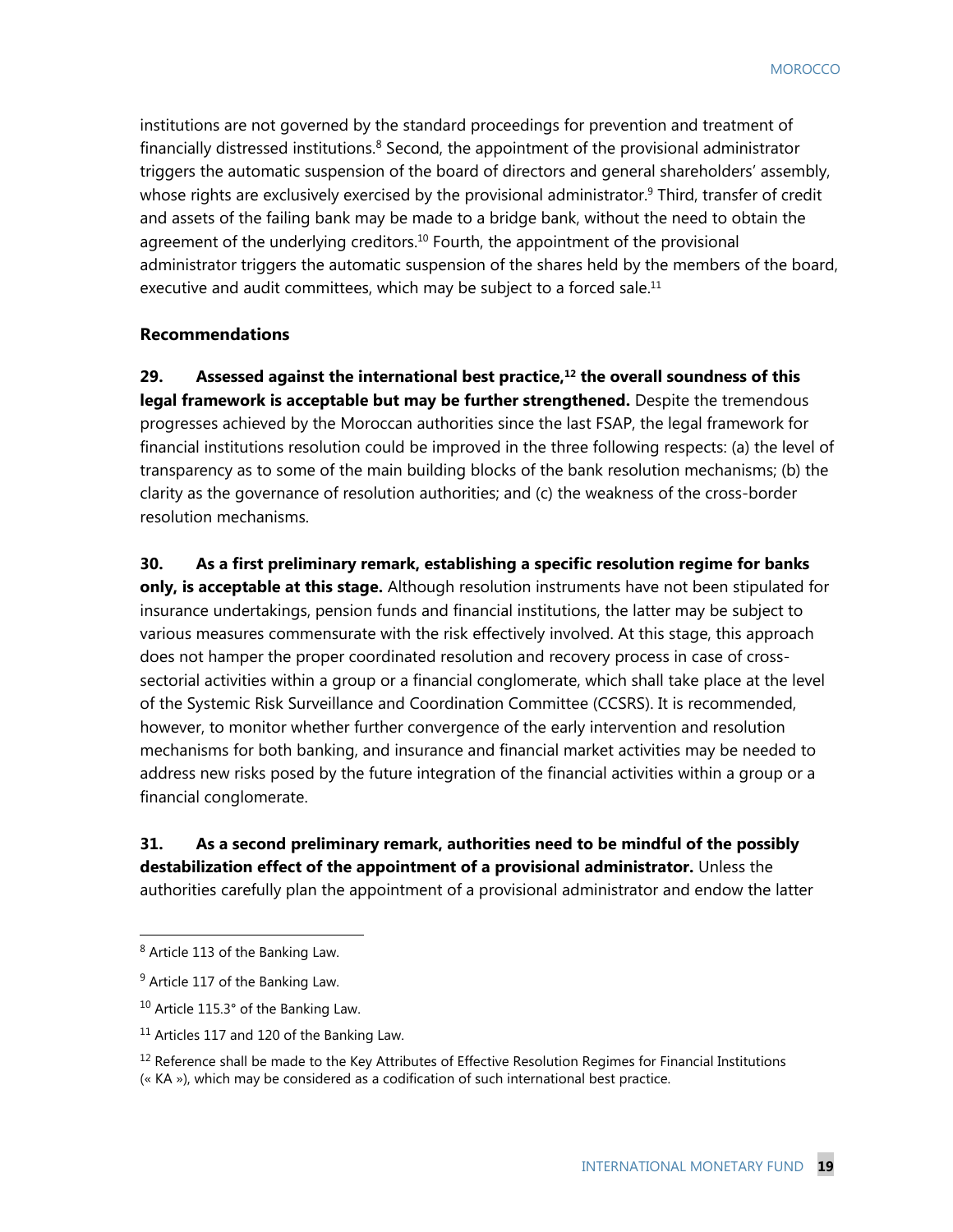with appropriate powers, the mere appointment of a provisional administrator could trigger a bank run, thereby further destabilizing the financial sector. In order to neutralize such risks, it is therefore of utmost importance that the provisional administrator acts swiftly and efficiently, for instance, in transferring the deposits to a healthy third party. This hence demonstrates the need for forward-looking strategy at the time of the appointment of the provisional administrator.

**32. The overall clarity and transparency as regards the bank resolution framework must** 

**be improved.** The best international practice applicable to bank resolution recommends clarity and transparency as regards its scope of application,<sup>13</sup> objectives pursued by the authorities,<sup>14</sup> role and responsibilities of the resolving authorities,<sup>15</sup> triggers for resolution<sup>16</sup> as well as treatment of creditors, ranking in insolvency and potential deviation there from.<sup>17</sup> In order not to substantiate moral hazard, the Moroccan authorities have mainly reflected in the banking law the description of resolution mechanisms. The draft (non-public) resolution manual, to be issued by BAM, provides further details as to the principles guiding the recovery and resolution mechanisms, its chronology, the valuation methods as well as the (late) financial involvement of the MOF, once it becomes clear that no other privately-funded alternative could be seriously considered. As this approach may prevent the transparent assessment of the adequacy of the resolution mechanisms effectively enforced with the objectives pursued, it is recommended to reflect in the banking law the objectives of such regime, the triggers for resolution as well as the treatment of creditors, ranking in insolvency and potential deviations.

**33. In particular, the objectives of the resolution regime must appear in the banking law.** In order to announce to the public at large and the authorities which may have to review the legality of the decisions made by BAM in this context, it is of utmost importance that the banking law clearly describes the objectives pursued by the recovery and resolution regime.

**34. The triggers for the resolution powers should also allow for their deployment at an early juncture when the bank is no longer or likely to be no longer viable.** Banking law does not contain clear and precise triggers for the implementation of resolution tools. Such tools are implemented in case of "difficulties of a bank [requiring measures to ensure its recovery]" or "assets of a bank considered as compromised"18 or "serious difficulties of recovery."19 The manual

 $\overline{a}$ 

<sup>13</sup> See for instance KA 1.1.

<sup>&</sup>lt;sup>14</sup> See for instance KA 1.2 and 2.3.

<sup>&</sup>lt;sup>15</sup> See for instance KA 2.1 and 2.5.

<sup>&</sup>lt;sup>16</sup> See for instance KA 3.1.

<sup>&</sup>lt;sup>17</sup> See for instance KA 5.1., 7.4.

<sup>&</sup>lt;sup>18</sup> Under Article 115, the provisional administrator describes in a report "the nature, origin, and importance of difficulties of a bank as well as the measures which may contribute to its recovery." The provisional administrator may propose the transfer of the bank's assets to an ad hoc structure "when such asses are considered as compromised."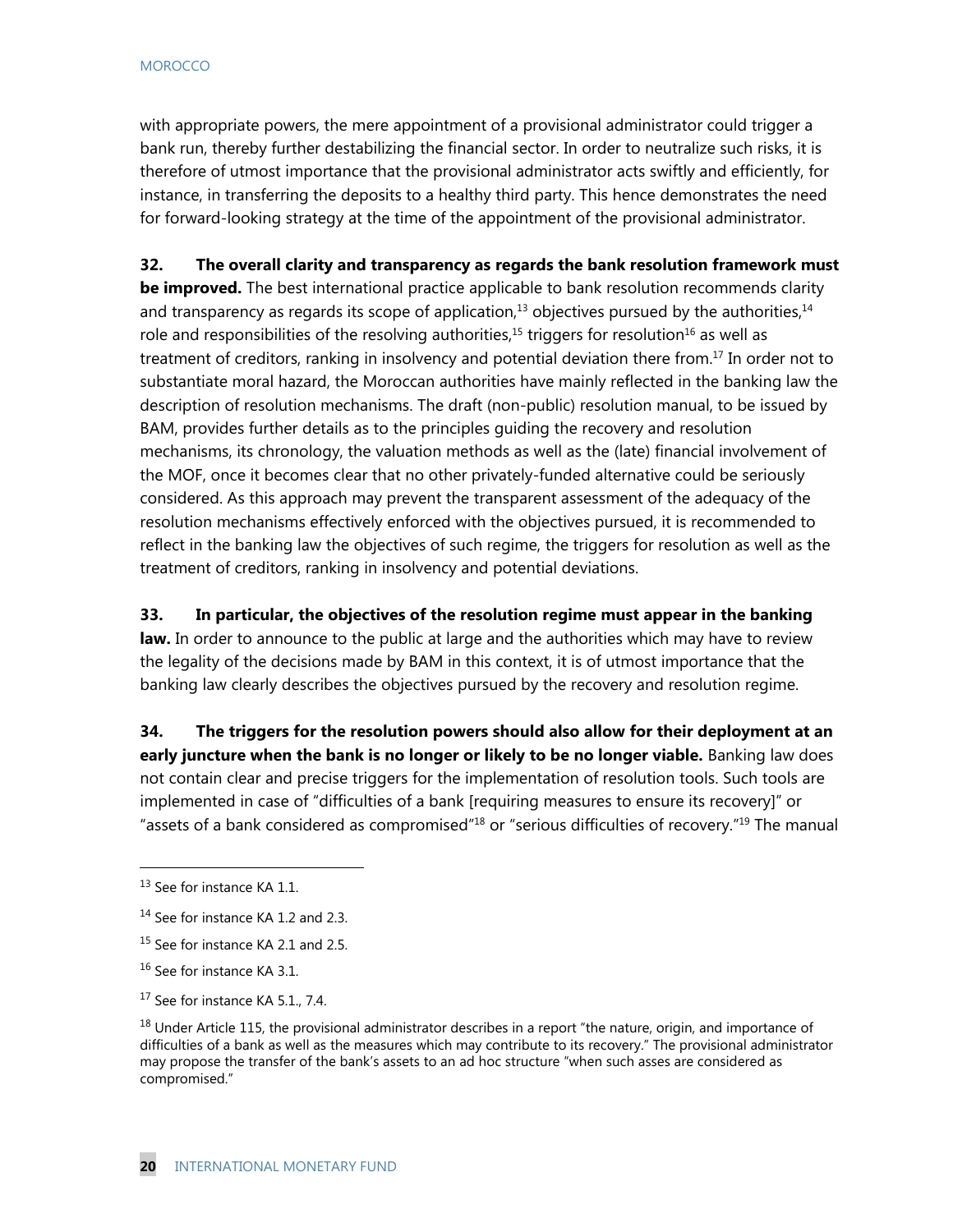for resolution of banks contains additional qualitative triggers: (a) when the failure of the bank is considered actual or foreseeable, (b) when the early intervention tools have not delivered the expected benefits or cannot prevent the failure of the bank, (c) when the bank faces a loss of confidence with a bank run, (d) the bank is not in a position to discharge its debts, and (e) the bank has requested emergency liquidity assistance from BAM or open bank support from DIC. It also contains qualitative triggers (the own assets fall below a critical threshold, e.g., 5.5 percent for risk-weighted assets for own basic funds; the liabilities exceed the assets of the bank; the bank is rated 5 under SANEC). The lack of clear, precise, objective and transparent triggers is suboptimal. It leaves too much discretion to BAM in the acknowledgment of the moment as of which resolution tools must be implemented. In doing so, it creates the risk that resolution tools be applied too late, when the balance sheet is insolvent and/or equity has been fully wiped out. Furthermore, the request by a bank of emergency liquidity assistance should, in no way, trigger a resolution. This would, otherwise, deter the latter to request a liquidity support which may alleviate the risk of deterioration of its balance sheet. By sharp contrast, BAM's refusal to grant such emergency liquidity assistance or the withdrawal thereof, as far as it signals the non-viability of the corresponding bank, may be a trigger for resolution.

**35. The treatment of creditors, ranking in insolvency and potential deviation therefrom must also be disclosed in the banking law, with the organization of a legal review of BAM's decisions made in this respect.** In its current drafting, the banking law is silent as to the mechanisms used to allocate the losses incurred in the banking resolution process and the impact on the rights of the creditors. These issues must be addressed in a law (and not in a circular or internal manual), as they relate to the fundamental rights of the creditors, enforceable in front of the civil courts. The law should also formalize the legal review of BAM's decisions made in this respect. Should BAM's decisions be found to have breached the law, BAM's decision should in no way be declared null and void by the court. Only damages may be awarded to the plaintiffs.

**36. In particular, a comprehensive hierarchy of creditors' claims should be stipulated in the specific context of the banking resolution.** In its current drafting, the banking law expressly stipulates a privilege for the management company of the deposit guarantee funds (DIC), should the latter extend emergency liquidity to an ailing bank, subsequently liquidated. Such privilege is subordinated to the privilege granted to the Treasury on the basis of the law on the recovery of public claim. Article 145 *in fine* of the banking law refers to the title III of the book V of the commercial code, which organizes the sharing of the proceeds among all creditors, after privileged allocation to the holders of privileges, mortgages, and pledges. For the sake of transparency, it would be strongly recommended that the banking law contains a clear and comprehensive hierarchy of claims, with express indication of *all* privileges to be taken into account and their respective rank (including the privilege of the Treasury department, the DIC,

<sup>&</sup>lt;sup>19</sup> Article 116 stipulates that BAM may decide to continue to exploit the bank if it encounters serious difficulties of recovery.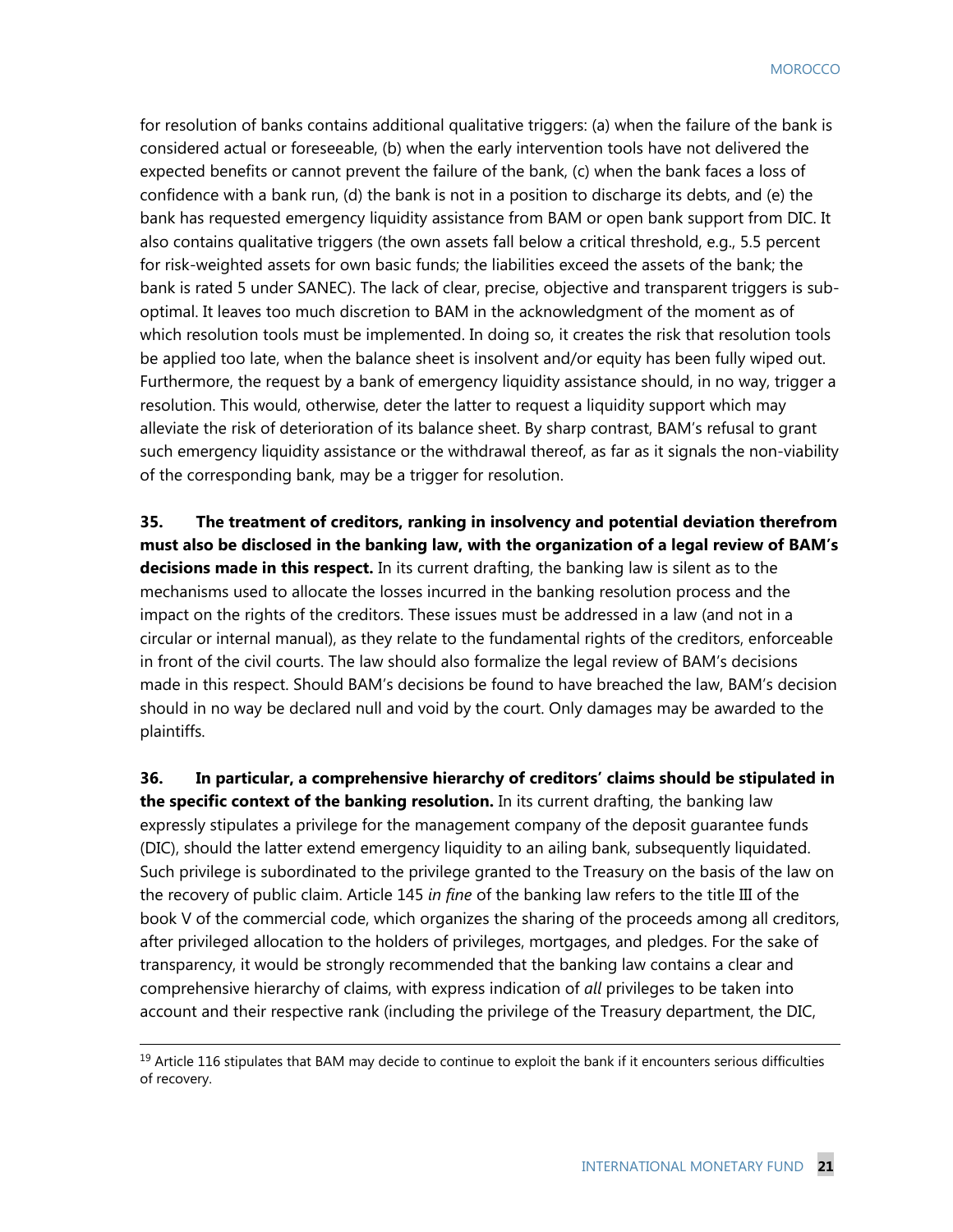the BAM, $<sup>20</sup>$  the social security, the costs of the resolution and of the provisional administrators,</sup> etc.). For instance, the draft central bank act provides that BAM's special lien over all financial assets of borrowing banks would prevail over any other lien. It is not clear, however, how such prevalence would fit with DIC's and Treasury lien, which seems to also benefit, in the banking law, of a preferential treatment. Further details among the category of non-secured creditors (depending on whether they are subordinated or not result from other specific instruments such as the conversion of hybrid capital, the issuance of convertible bonds or unsecured long-term debt used as early intervention mechanisms – see No. 20 above) could also be established.

**37. Insured creditors must be granted priority ranking** The banking law does not create any preferential position for the bank depositors, who are therefore uninsured creditors for their whole claim (be it covered by the DIC, which shall be subrogated to the latter's rights, or for the surplus). In view of this banking model which gives rise to an inherent liquidity mismatch, it is essential to ensure deposit confidence and take all possible actions to avoid deposit runs. It is hence strongly recommended to award a preferential treatment to insured creditors, in order to maximize DIC's recoveries on the assets of the failed bank and rebuild quickly DIC financial capacity, should the crisis hit more than one bank at a time.

**38. A sound legal framework on financial collateral arrangement would also be desirable, including in the context of banking resolution.** Collateral arrangements remain governed by the provision of the Civil and Obligation Code as well as the Commercial Code, which require specific enforceability measures and well as cumbersome enforcement processes. Creditors are only secured if they benefit of one of the collateral expressly recognized by the Commercial Code, namely, a mortgage, a pledge or a lien. Any other mechanisms which may produce effects similar to a collateral arrangement (such as the set-off, compensation, close-out netting, acceleration and termination of obligations) are not recognized under Moroccan law and may hence not be enforced upon appointment of the provisional administrator.<sup>21</sup> This may seriously undermine the solidity of the interbank market, as other credit institutions would be hit by the resolution of a failing bank. It is therefore strongly recommended to strengthen the overall soundness of the framework governing the creation, enforceability and enforcement of financial collateral arrangements.

**39. In the same vein, set-off, close-out netting, suspension and termination mechanisms of agreements should be merely stayed, rather than excluding such mechanisms at all.** In line with best practice,<sup>22</sup> exercise of contractual rights achieving the same effects as a collateral arrangements (such as acceleration, early-termination, set-off, and netting

 $\overline{a}$ 

 $^{20}$  In the draft central bank act, Article 95 provides that "for the recovery of its claims in the context of its missions relating to monetary policy or financial stability, BAM has a special lien over the financial assets of the borrowing banks that prevail over any other lien."

<sup>&</sup>lt;sup>21</sup> See Article 122 of the Banking Law.

<sup>&</sup>lt;sup>22</sup> See KA 4.1, 4.2., 4.3.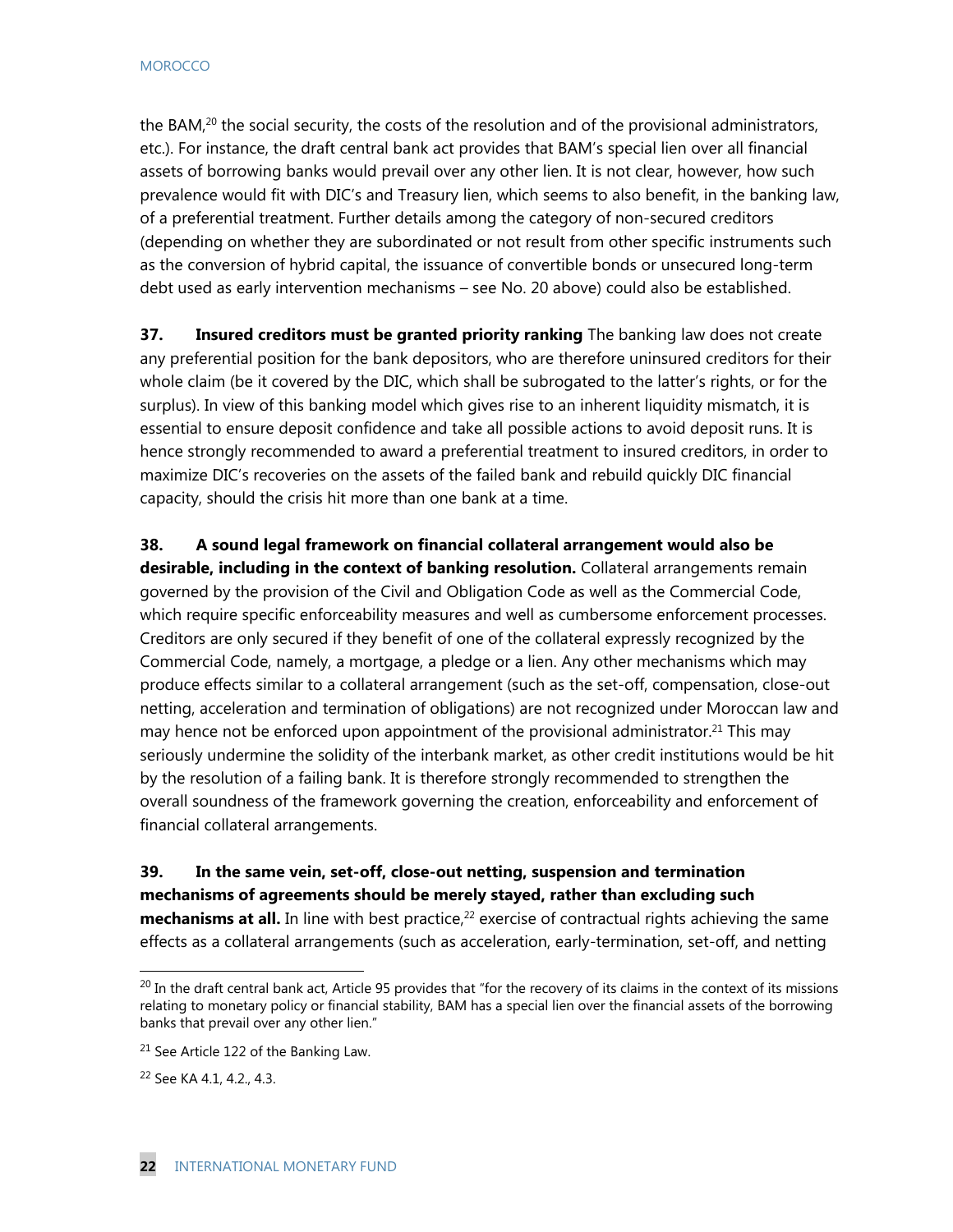rights) should hence be temporarily stayed during banking resolution, but not suppressed, as this is currently the case under Article 122 of the banking law.

**40. The forced sale of shares should apply to all shares of a resolved bank.** Articles 117 and 120 currently provide for the possible suspension and forced sale of the shares of a resolved bank, held by the members of its decision-making and controlling bodies. In order to enforce banking resolution mechanisms (be it in the form of a transfer of all or part of a resolved bank to another bank, a bridge bank or a bad bank), the mechanism of forced sale should be applied to *all* shares, thereby achieving a full suspension of shareholders' rights, which are exercised by the provisional administrator. This would however amount to a sort of expropriation for public cause, to which the proceedings stipulated for the forced sale of shares held by decision-making and controlling bodies would be generalized. The involvement of an independent and officially registered expert and a decision by the court, as currently prescribed in Article 120 for the sole shares held by the decision-making and controlling bodies would ensure the due protection of private interest. An additional limited legal review should remain available, but without the possibility to rescind or annul *ex post* the transfer of shares.

#### **41. Bail-in mechanisms need to be established to determine the impact of loss-**

**absorption of the creditors' entitlement.** In providing for the liquidation, transfer or split of the resolved bank or the sale of part of its assets, the banking law implicitly haircuts the claims of shareholders and unsecured creditors of such bank, without however defining the impact of the latter's respective entitlements. It is recommended to entrust the bank resolution authorities with the power to carry out bail-in in accordance with the hierarchy of claims in a variety of form (be it in such a way to write down equity, unsecured and uninsured creditors' claims; convert into equity all or parts of unsecured or uninsured creditor claims; or convert or write-down any contingent convertible or contractual bail-in instruments required as early intervention mechanisms $).<sup>23</sup>$ 

**42. Clarity and transparency must also be achieved as regards the governance of the banking resolution, for the sake of their effective autonomy and accountability.** Despite the numerous references made in the banking law to the active involvement of BAM $^{24}$  (or its

 $\overline{a}$ 

<sup>23</sup> See KA 3.5.

 $24$  Articles 112 (cross-border bilateral conventions), 115 (fixes the delay within which the report of the provisional administrator is due on the banking resolution option), 116 (decides on continuation of the ailing bank), 118 (refers to the court the appointment of a proxy-holder for exercising the voting rights of the board members), 120 (refers to the court the decision to transfer the securities of the board members), 121 (authorizes the sale or acquisition of assets of the ailing bank), 123 (receives the report of the provisional administrator), 124 (agrees on the convening of the shareholders' meeting), 132 (adopts the agreement with the managing company of the DGF), 134 (approves the articles of incorporation of the managing company of the DGS), 136 (issue the opinion on the provision of emergency liquidity to the ailing bank by the DGF), 138 (adopts the conditions of payment to the depositors from the DGF), and 140 (determines the content of regular reporting by the provisional administrator).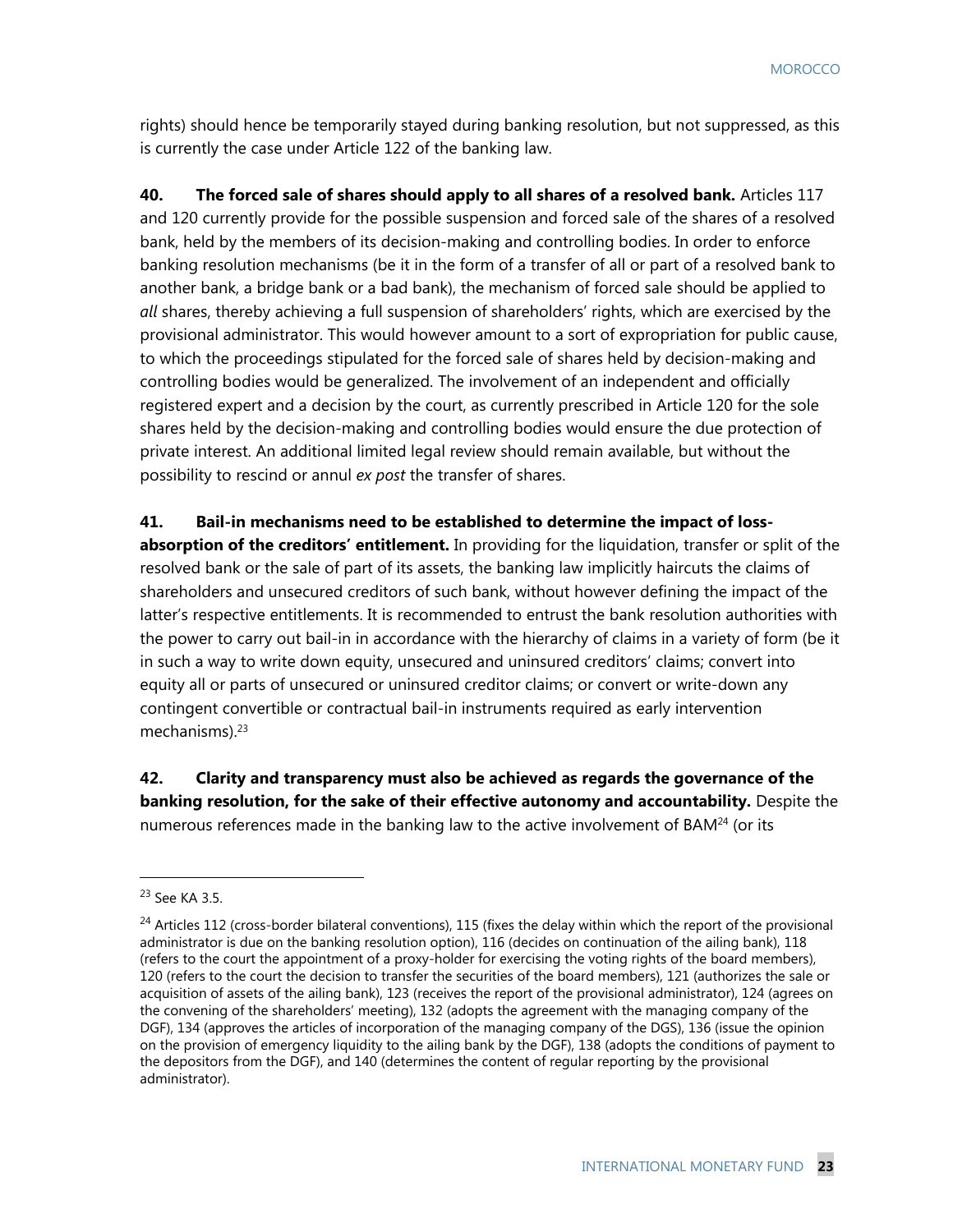Governor)<sup>25</sup> and DIC in the banking resolution mechanisms, BAM and DIC have not been formally appointed as the banking resolution authority. This, in turn, creates confusion as to the status and governance of BAM and DIC when acting in the context of the resolution, including as regards the internal allocation of powers between the Governor, the Management Committee and the Board. While other options might be envisaged (including a stand-alone resolution authority or the managing company of the DIC), the complementarities between corrective measures and early intervention under the BAM supervisory mandate would be good arguments in favor of a formal banking resolution mandate of BAM. For the discharge of this mandate, BAM may be assisted by the company managing the DIC, which would act as a service provider. In this manner, BAM would appropriately leverage its status of independence and accountability in order to promote the credibility of this new mandate. To address conflicts of interest, the central bank's, supervisory agency's and resolution authority's mandates could be exercised through different decision-making and reporting line within the BAM.

**43. The framework for cross-border bank resolution, which is organized in bilateral agreements in accordance with BAM internal policy for cross-border supervision, needs to be strengthened.** At this stage, the banking law and the said BAM internal policy provide for the execution of bilateral agreements between BAM and foreign supervisor, which may relate to the coordination and intervention in the field of crisis resolution impacting on the subsidiaries or branches established in foreign countries. In order to be effective, such approach presupposes, however, that the foreign country has similar toolkit as regards the early intervention mechanisms, the bank resolution and liquidation tools. As the subsidiaries of the main banks have been created in Sub-Saharan African countries, this condition is not met, thereby undermining the soundness of the cross-border bank resolution mechanisms.

# **C. Funding of firms in resolution**

*Jurisdictions should have arrangements in place to provide (temporary) financing to facilitate the effective implementation of a chosen resolution strategy. Any provision of temporary public support should be subject to strict conditionality to minimize the risk of moral hazard.* 

#### **Framework in Morocco**

 $\overline{a}$ 

#### **44. Funding arrangements fulfill an essential function in effective banking resolution**

**regimes.** Resolution authorities may require funding at different stages in the resolution process, inter alia to provide liquidity to firms under liquidation, bridge banks, or asset management

 $^{25}$  Articles 114 (appointment of the provisional administrator), 126 (appointment of the provisional administrator under urgent circumstances), 127 (decides of the resolution tools under urgent circumstances), 135 (chairs the meetings of the managing company of the DGF), 137 (requests additional contributions from banks to finance the DGF), 142 (sets out the conditions for the management of the DGF), 145 (appoints liquidator), 147 (adopt circular on exemption from claim declaration process for depositors).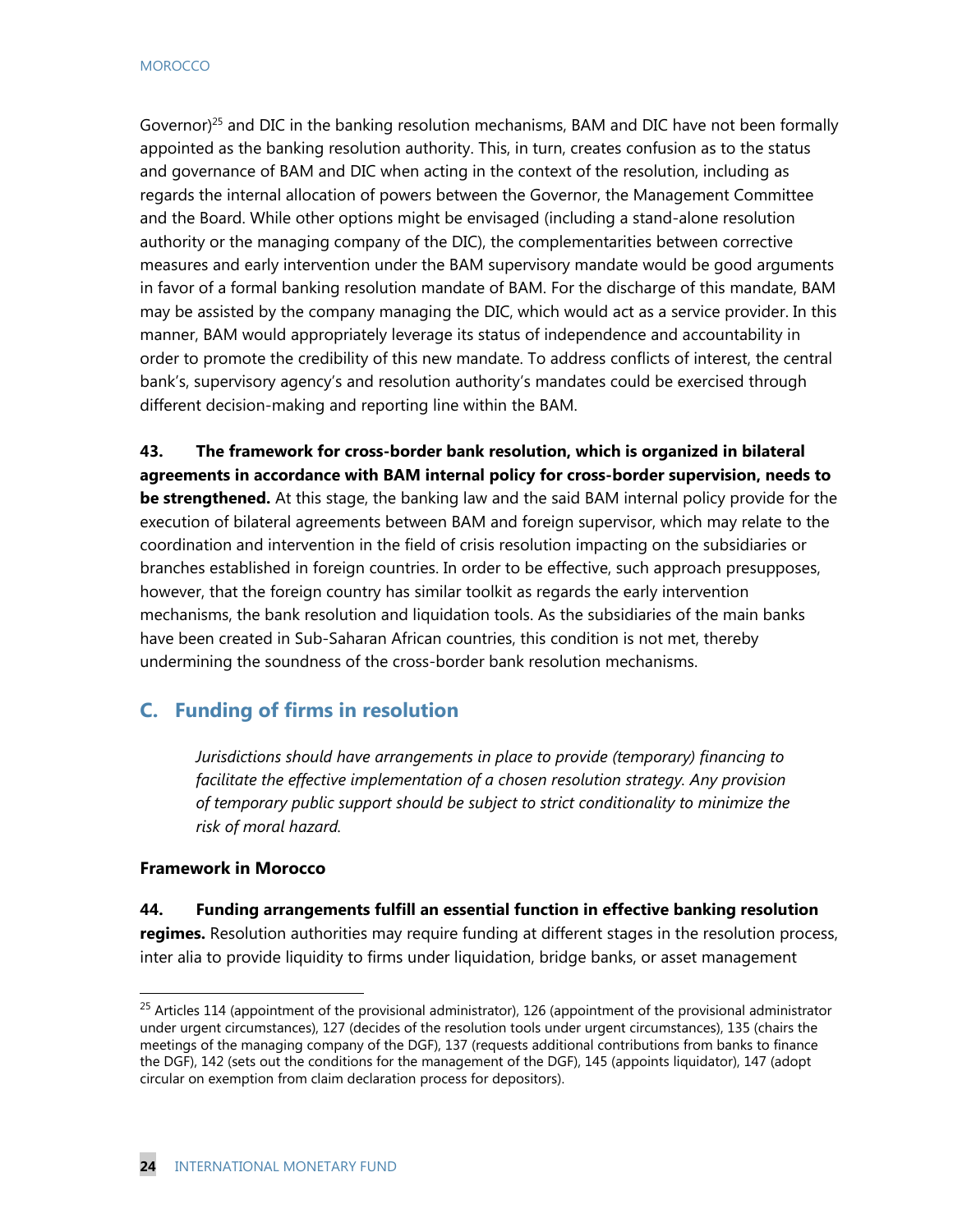companies, and contribute resource to facilitate a transfer of insured deposits (subject to a least cost test). While cross-country experiences point to significant variation in design modalities, it is widely accepted among policy makers and standard setter that the banking industry, rather than the taxpayer, should ultimately shoulder the burden of a resolution. In this context, access to financial resources readily available should be secured, be it in the form of private or public resources, with the ability to recoup any outlays from the industry on an *ex post* basis.

**45. The Moroccan resolution scheme comprises a mix of public and private funding elements, which are not fully disclosed however.** Private funding elements indirectly result from the *ex ante* and *ex post* contribution paid by banks to DIC as well as the issuance of bonds and sukuk by DIC, which may, under exceptional circumstances and for prevention purposes, provide open bank assistance. Public funding elements result from the internal manual of resolution, whereby the government may either provide financial support in the context of a private sector solution (including in case of partial or full transfer of the failing bank to another bank, the creation of a bridge bank or a bad bank) or take temporary control of the failing bank, be it directly by the treasury department or a public undertaking.

#### **Recommendations**

**46. DIC – which allegedly plays a pivotal role in the resolution funding – is exposed to losses.** While DIC simultaneously serves the purpose of depositors' protection and open bank assistance, it benefits of a preferential treatment only for the recovery of bank repayable advances in the form of a lien, which is subordinated to the lien of the treasury department. DIC may furthermore levy ex post contribution from banks occur "when DIC's resources are insufficient to indemnify depositors." It is doubtful, however, that in case of major financial crisis, banks would have the financial resources to recoup losses incurred by DIC in the discharge of its double mandate. This, in turn, contributes to the financial weakness of DIC, which may provide open bank assistance, without being properly insulated against losses and being able to rebuild its own financial resources.

**47. The open bank assistance function of DIC must be suppressed.** Open bank assistance provided by DIC not only creates conflicts with its main mandate of depositors' protection but also undermines its financial situation. It must therefore be suppressed.

**48. The responsibility of the government for solvency support should be formalized.** As a rule, the government shoulders the responsibility for solvency support. This principle is currently referenced in the BAM internal manual for resolution of banks of systemic importance and the convention on the management of financial crisis signed in 2012 by MoF, BAM and the predecessor of ACAPS. The recommended stipulation in the central bank act of a government guarantee to BAM when extending solvency support would be a good starting point in this respect. A formal arrangement with BAM and possibly DIC could also be established. This could take the form of a back-up credit line to the DIC in order to give the means, to the latter, to effectively discharge its mandate.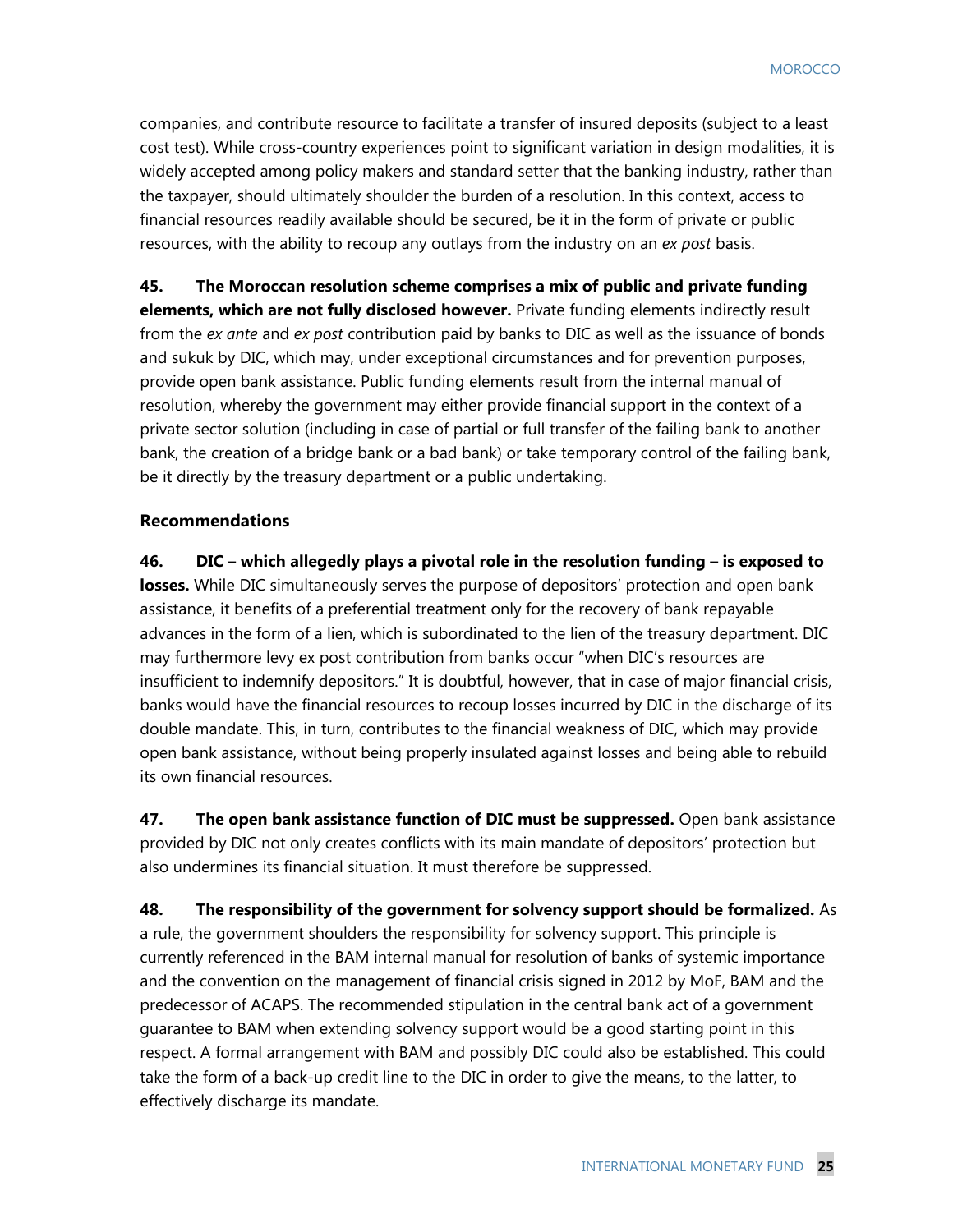# **D. Bank Liquidation and Insolvency**

*Authorities should develop procedures that allow for liquidating banks in an orderly manner. This involves rapidly transferring insured deposits and critical banking functions (payment services, trade finance) out of the insolvent estate before the remainder is liquidated in the traditional fashion. Thus, those critical elements continue to operate in going concern, while the remainder of the failed bank is liquidated and removed from the market.* 

#### **Framework in Morocco**

**49. BAM opts for the liquidation of a bank when its situation is considered as** 

**irremediably compromised.** Such conclusion can first be reached by the provisional administrator, be it up front, upon its appointment by BAM's governor or at a later stage, after implementing other banking resolution mechanisms. In this latter case, the provisional administrator would have transferred insured deposits and critical banking funds out of the insolvent estate prior to liquidating the remainder, as part of the banking resolution process. In case of emergency and when circumstances threatening the stability of the banking system, the BAM's Governor may immediately decide himself of the liquidation, without appointing a provisional administrator.

**50. The banking law organizes a specific regime for the liquidation of banks**. According to Article 113 of the banking law, banks are not governed by the standard insolvency proceedings set out in the Commercial Code.

**51. First, the filing of a liquidation request against a bank must be reported by the court to the BAM's governor, who appoints the liquidator.** Liquidation may be requested by the bank itself or by an unpaid creditor. The fact of bringing first such liquidation request to the knowledge of BAM enables the latter to take any step deemed appropriate in view of its capacity as banking supervisor and the tools available for early intervention, recovery or resolution of a bank. The liquidator is, beside, appointed by BAM's governor.

**52. Second, the banking enumerates exhaustively the grounds for liquidation.** A bank may first be liquidated if its license has been withdrawn (a) upon the request of the bank itself, (b) when the bank has not used its license within the 12 months following the issuance of such license, does no more exercise its activities since more than 6 months or does not more comply with the licensing criteria. It may also be liquidated further the withdrawal of such license in light of a situation that is irremediably compromised or as a disciplinary sanction following the breach of warnings or injunctions as regards its management methods, financial situation or shortcoming in the internal control.

**53. Third, specific claw back rules apply to banks.** Article 148 allows the liquidator to request from the court that payment, transfer of assets, creation of guarantee or collateral in the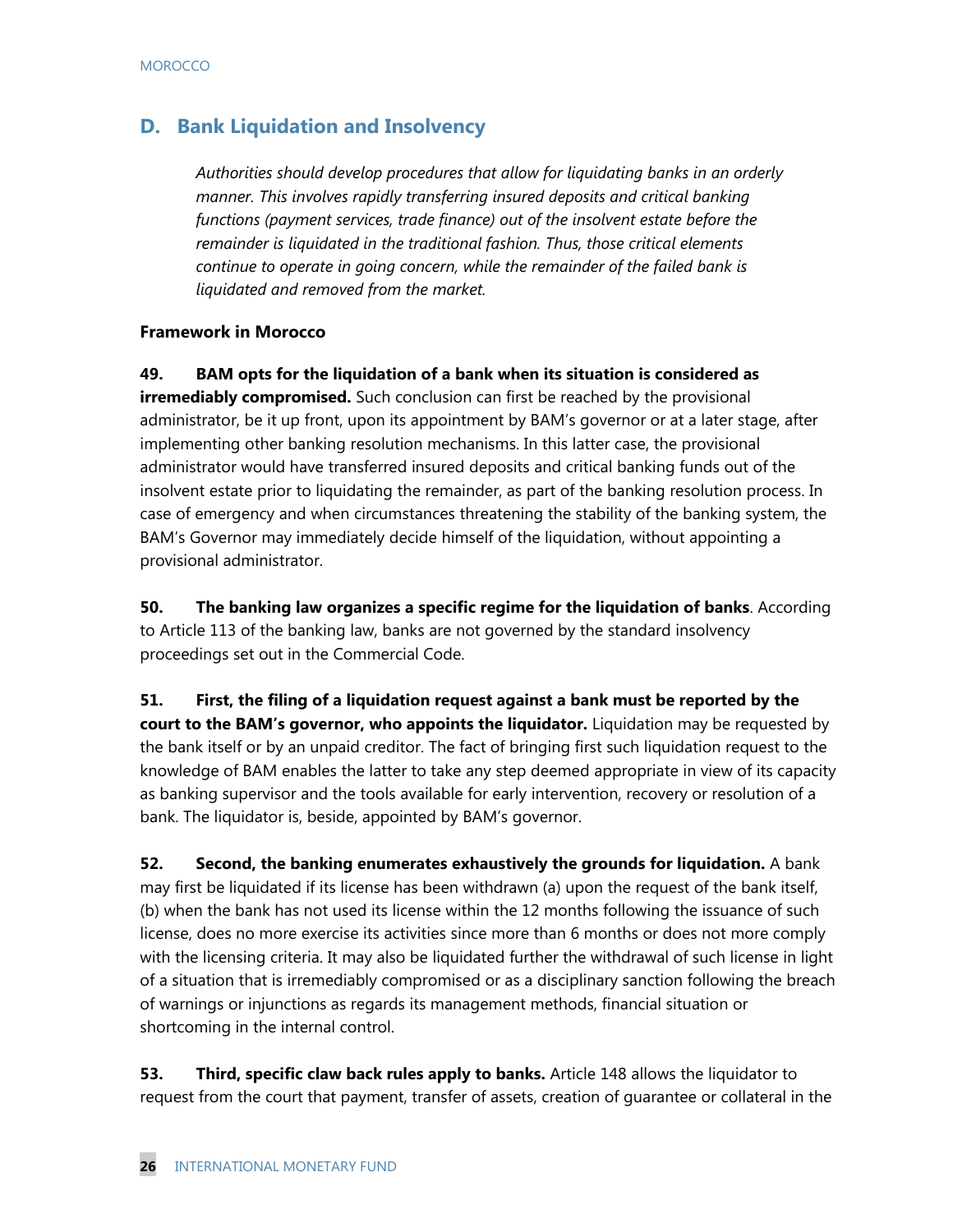6 months preceding its appointment be declared null and void it such operation exceeded dayto-day management or aimed at distracting assets from the creditors. Article 149 protects nevertheless all cash and securities transfer orders that have taken place within market infrastructures prior to the date of publication of the withdrawal of the license of a bank.

**54. Other standard rules for liquidation of the commercial code applies.** The liquidator shall proceed to the liquidation of the bank in accordance with the title III of the Book V of the Commercial Code, which stipulates the disinvestment of the liquidated bank, the appointment of a trustee representing all creditors and the rules for the distribution of the assets among (secured and non-secured) creditors. By virtue of Articles 625, 626 and 628, the trustee in liquidation may compromise on any challenge of interest to all creditors (including the preferred creditors) and may liquidate assets subject to preferential treatments during 3 months following the liquidation. The preferred creditors may proceed individually to the enforcement of their rights only after these 3 months and if the trustee in liquidation has not taken any step in this respect.

#### **Recommendations**

**55. The banking law should create bridges between the liquidation and resolution regimes.** The banking law and the internal manual for banking resolution adopt a chronological approach, whereby private sector solutions are (in principle) first investigated prior to liquidating the bank, if its situation is irremediably compromised. Such is, however, not always the case, as the BAM's Governor may, in case of emergency and when the financial stability is endangered, moves immediately to liquidation, without even appointing a provisional administrator. The trustee in liquidation should have the option of using any of the resolution tools (such as partial or full transfer of assets to a bridge bank, bad bank or asset management company), as these might be most appropriate to deal with the component parts of the bank.

**56. It is strongly recommended to review the enforcement of the preferred creditors' entitlements.** Currently, the trustee in liquidation may take action as regards assets subject to a collateral arrangement during a period of 3 months, after which, absent any initiative, the preferred creditors may enforce their rights themselves. This cumbersome and time-consuming regime may prove extremely damageable, especially in time of a crisis when value of assets may depreciate very fast. It is therefore recommended to authorize the preferred creditors to act immediately, possibly in consultation with the trustee in liquidation.

# **DEPOSIT GUARANTEE SCHEME**

*Deposit guarantee schemes (DGS) seek to promote public confidence by clarifying the authority's obligations to depositors (or if it is a private system, its members), and limiting the scope for discretionary decisions. Moreover, DGS can help to contain the costs of resolving failed banks, and can provide countries with an orderly process for dealing with bank failures and a mechanism for banks to fund the cost of failures.*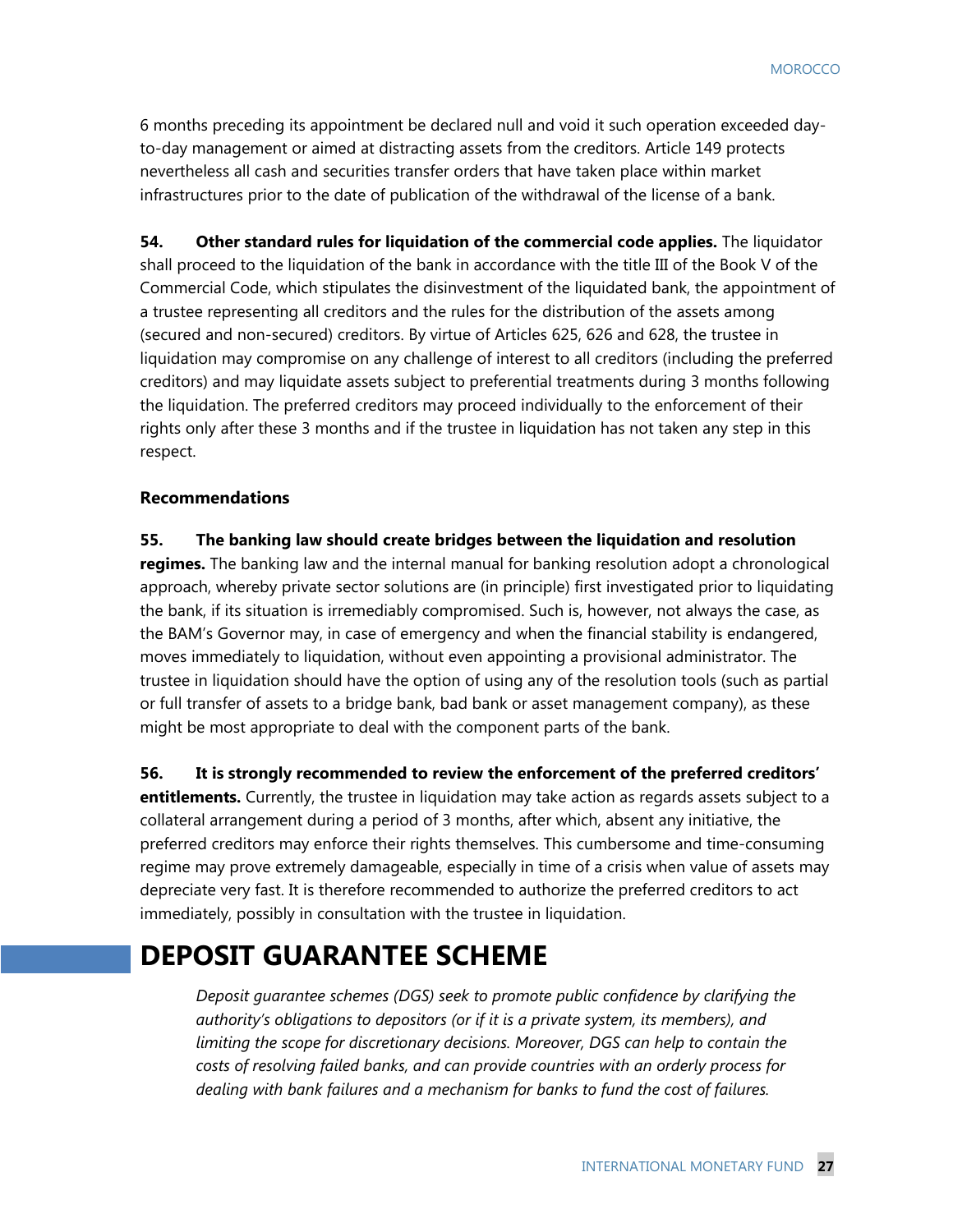## **Framework in Morocco**

# **57. The newly amended banking law act creates two autonomous compartments in the DIC.** One is for the conventional banks, the other for the participative banks. Both compartments are financed by pre-funded bank contributions and may respectively issue debt instruments and sukuk. Additional contributions may also be required, *ex post*, should the DIC resources be insufficient to cover the depositors.

**58. As a main function, DIC indemnifies the depositors in case of unavailability of their deposits and reimbursement funds.** DIC's guarantee applies to all deposits and other reimbursable funds (such as a deposit up to 1 year) collected by banks, to the exclusion of (a) deposits received from other banks, (b) deposits received from subsidiaries, members of its board of directors or controlling bodies, its shareholders with a stake of more than 5 percent, (c) deposits received from other financial institutions or providers of payment services, (d) offshore banks and the "caisse de dépôts et de gestion de la Caisse centrale de garantie," and (e) BAM, the treasury department of Morocca, the post office, the insurance and re-insurance undertakings, the non-profit organizations, Hassan II fund and the international financial institutions and public organizations for cooperation.

**59. DIC may also act as provisional administrator in the context of banking resolution.**  DIC may be appointed by BAM's Governor as provisional administrator in the context of a bank resolution. In this capacity, it establishes a report to the attention of BAM on the nature, origin and significance of the difficulties encountered by a failing bank and the measures which may ensure its recovery. It also reports quarterly to BAM on the evolution of the financial situation of the bank. When acting as provisional administrator, DIC may defer to the court a request to declare null and void any payment or transfer of assets, creation of a guarantee or collateral within the six months preceding its appointment to the benefit of any natural or legal entity, when such operation exceeded the day-to-day management or aims at subtracting one or more items of its assets. The mission of DIC, acting as provisional administrator, ends when (a) new decision-making bodies are appointed by the general assembly of the bank, (b) the situation of the bank is irremediably compromised, (c) the provisional administrator can no more discharge its functions or fails to comply with its duties.

**60. Finally, DIC may offer direct bank support.** Under exceptional circumstances and for prevention purposes, DIC may grant to a failing bank repayable advances or take a stake in the latter's capital. DIC's claim arising from the extension of repayable advances is privileged on the assets of the failing bank, by means of a lien, that is subordinated to lien of the Treasury department. Such direct bank support is extended in accordance with the conditions set out by BAM and upon opinion of BAM. The failing bank to which such support is extended must establish a recovery plan deemed acceptable by DIC.

**61. The two funds are managed by a private limited company, in which BAM is involved as shareholder, manager and policy-setter.** DIC is a limited company, incorporated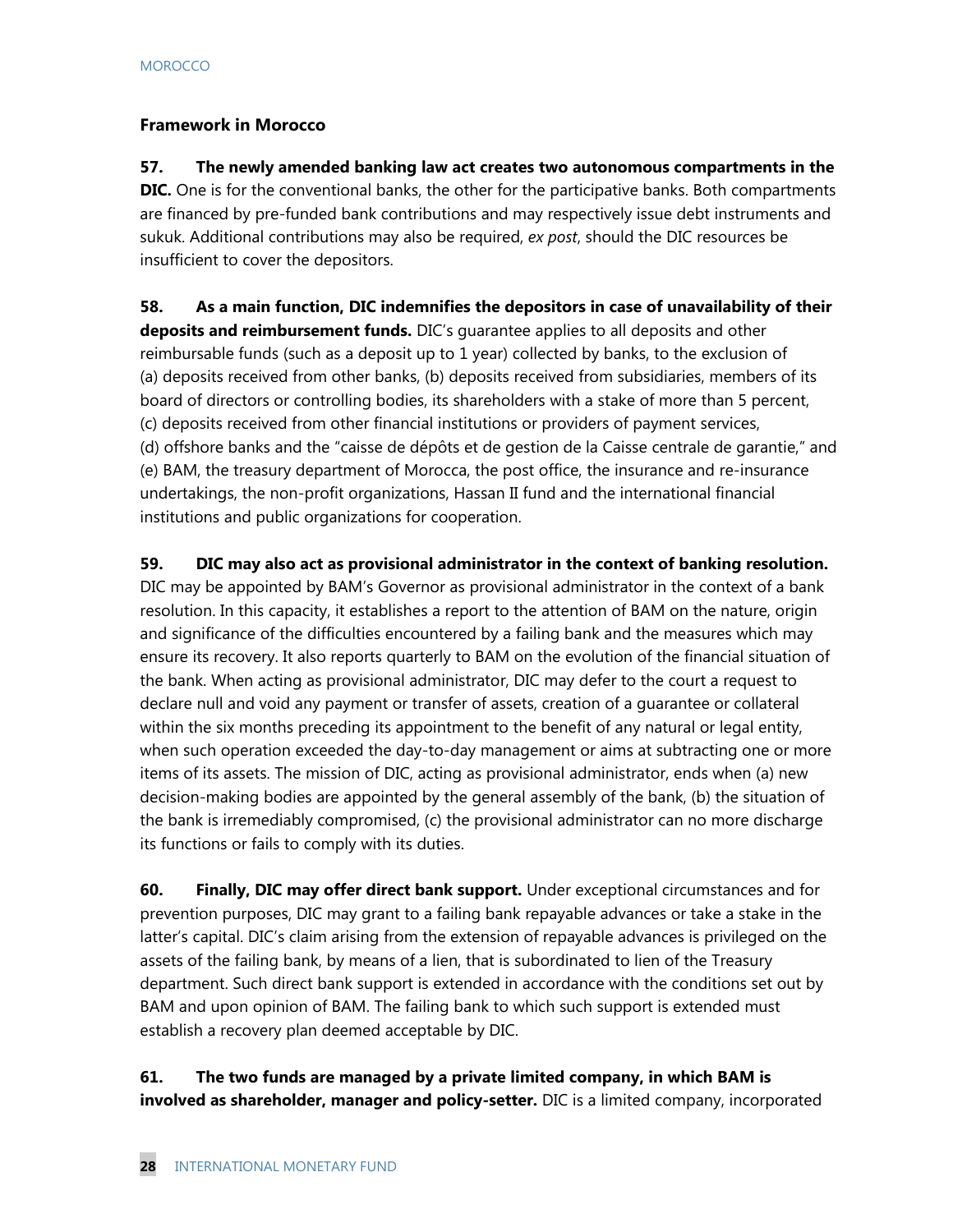under private law and owned by BAM and all banks incorporated in Morocco (be it as domestic banks or subsidiaries of foreign banks). DIC discharges its functions in accordance with an agreement to be entered into with BAM, which determines (a) the duties arising from the functioning of DIC, (b) the conditions under which DIC may contribute to the recovery of a failing bank, (c) the ethics rules applicable to the board of directors and the staff of DIC, as well as (d) the conditions for exchange of information between BAM and DIC. DIC's articles of incorporation are approved by BAM. DIC's board is composed of the BAM's governor, two independent administrators and three representatives of banks. The Board of directors is competent for the internal matters, such as the budget, the annual accounts and the management of human resources of DIC. A separate "intervention committee" "(comité d'intervention)" – composed of the BAM's Governor and the two independent administrators decides on any disbursement by DIC. BAM also determines the conditions under which DIC discloses to the public the conditions of its intervention.

**62. DIC is a pre-funded scheme financed by banks, with a maximum coverage of DH 80,000 per depositor.** DIC currently covers about 2 percent of eligible deposits and bank contribution is limited to 0.25 percent of total deposits. It gives a maximum coverage of DH 80,000 which may be increased up to DH 100,000.

**63. DIC may cooperate and exchange information with foreign deposit guarantee schemes.** The banking law provides for such cross-border cooperation.

## **64. The acknowledgment by BAM of the non-ability of a bank to reimburse the deposits or other repayable funds triggers DIC's duty to indemnify the depositors.** BAM, acting as prudential supervisor, monitors the liquidity and solvability of banks and regularly informs DIC of any evolution which may triggers the unavailability of the deposits. DIC's intervention is triggered by the acknowledgment, by BAM, of the non-ability of a bank to reimburse the deposits or other repayable funds. Depositors are exempted from the declaration of claims.

**65. DIC is subrogated in the depositors' entitlements and rank pari passu with general creditors.** BAM determines the amounts of the coverage as well as the deadlines within which the payment to the depositors takes place. Such payment triggers the subrogation by the same amount of DIC's in the depositors' entitlement. Absent the stipulation of any express privilege to the benefit of depositors, DIC does not enjoy any preferential treatment in the sharing of the proceeds of the resolved bank.

#### **Recommendations**

**66. The circumstances triggering the indemnification by DIC of the depositors should be clarified, in a consistent manner with the rest of the banking act.** Article 137 provides that "when BAM acknowledges that a bank can no more reimburse the deposits and repayable funds for reasons linked to its financial situation and that it cannot be foreseen that such repayment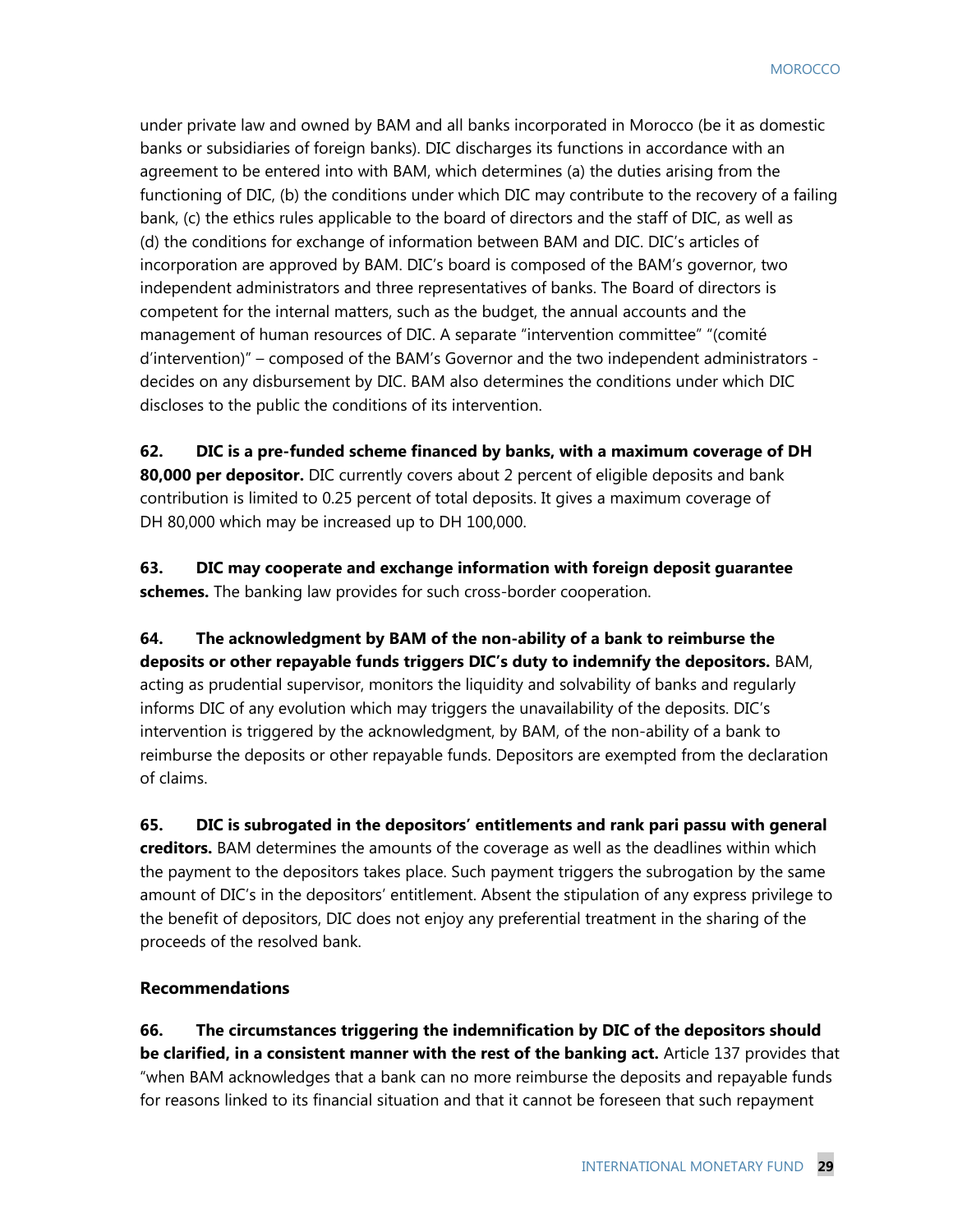may take place in a near future, it informs the members of DIC's board to the effect of indemnifying the depositors." It is unclear however, whether such moment would necessarily coincide with the moment when the liquidation of the bank is requested or decided, as this may be induced by the provision according to which depositors are exempted from claim declaration. This needs to be clarified in the law, which, in accordance with best practice, needs to define the trigger for DIC's intervention in a transparent and objective manner, leaving as little discretion possible to the bank supervisor.

**67. DIC's overall financial soundness needs however to be strengthened.** On the one hand, DIC may extend repayable advances and take a stake in failing banks, with a mere lien for the repayable advances that is subordinated to the lien of the Treasury department. On the other hand, DIC, which is subrogated to the depositors in the proportion of the covered deposit rank *pari passu* with general creditors. This may, in turn, seriously jeopardize its ability to discharge its mandates if more than one bank is hit bank the crisis and that DIC's intervention is simultaneously needed for depositors' protection and open bank assistance purposes.

**68. To this end, the extension of repayable advances or the taking of stake in failing banks by DIC should be suppressed.** Such function – which is not in line with best practice triggers an intrinsic conflict between the DIC objectives. Suppressing DIC's open bank assistance function would suppress such conflict of interests as well as the financial risks for DIC's funds.

**69. Simultaneously, depositors (and hence DIC) must enjoy a preferential treatment in the insolvency of the failing bank.** The funding model of Moroccan banks reinforces the importance of effective deposit insurance, whose objective should be to prevent bank runs by protecting small depositors and promptly reimbursing insured depositors in the event of a bank failure. To this end, the deposit protection should be strengthened. It is hence strongly recommended that the portion of the deposits protected by DIC enjoy a higher priority over general creditors. In this manner, DIC would be in a position to rebuild swiftly its financial resources and cover simultaneous or successive bank failures, if any.

**70. Should DIC financial soundness be bolstered, it may also use "P& A" as a resolution tool.** Currently, there are no dedicated funds available for bank resolution purposes. Without prejudice to the "least cost solution" principle, DIC may be allowed to participate in bank resolution up to the amount that would have been expended for insured depositor reimbursement in a liquidation, including for purchase and assumption ("P & A").

# **LEGAL PROTECTION**

#### **Framework in Morocco**

**71. Under the banking law, the civil liability of BAM's staff when conducting on-site inspections may not be incurred.** Under Article 80, BAM's staff may conduct on-site inspections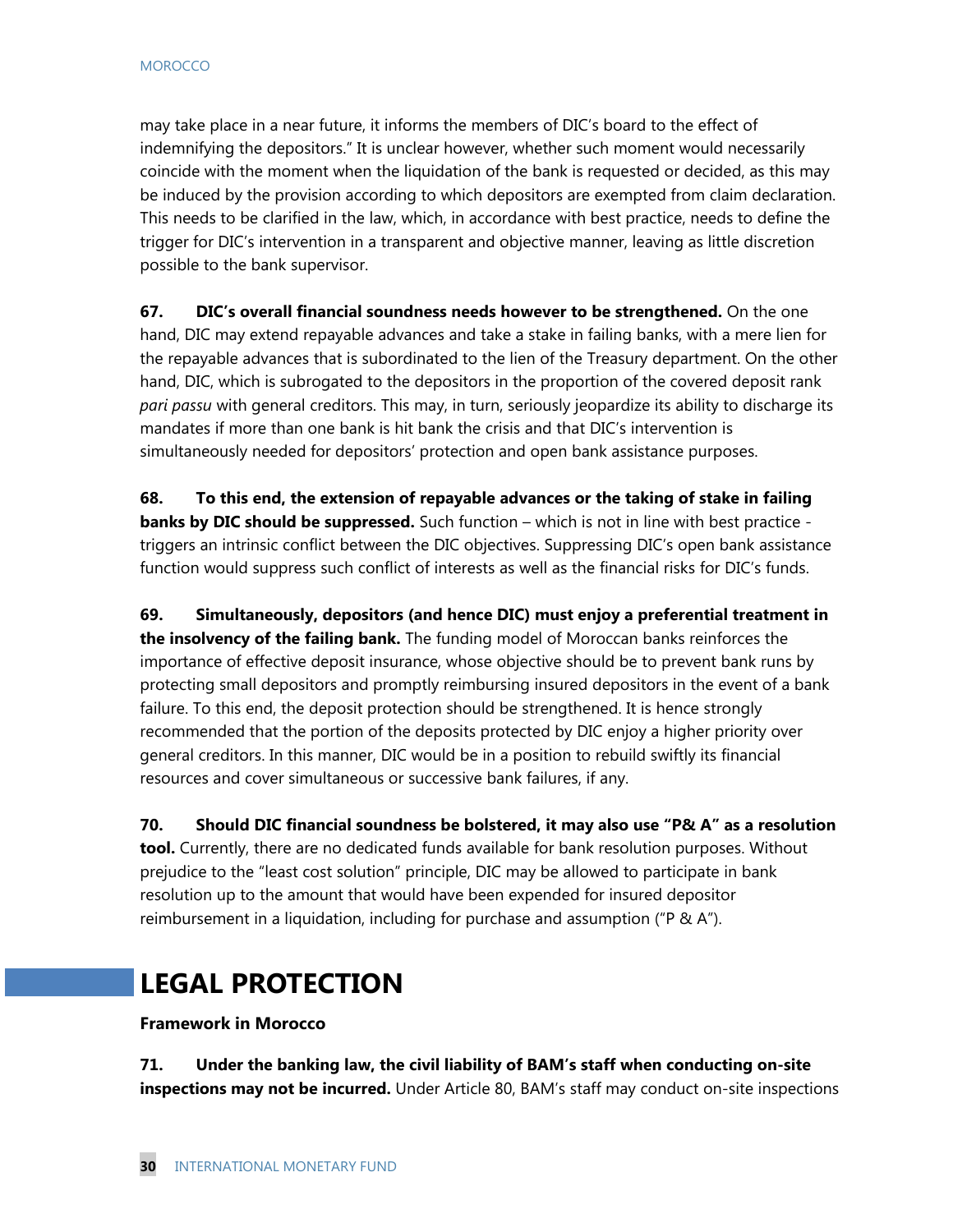in banks, in order to assess the adequacy of the latter's administrative and accounting organization as well as internal control and ensuring the quality of the latter's financial situation. Article 80 *in fine* excludes that the civil liability of BAM's staff, when conducting such on-site inspection, be incurred.

**72. Absent further express exclusion or limitation, BAM's liability may be incurred for its other supervisory tasks, be it in the context of civil or administrative review.** Article 85 of the Code of Obligations and Contracts provides for the principle of tort liability, according to which any person (including public authorities) is responsible for the damage caused to a third party by its action or inaction. On this basis, the civil liability of BAM may be engaged in front of judicial courts by any disgruntled creditor of a bank, who would avail himself of a damage in causal link with a breach by BAM of laws, negligence or willful misconduct. BAM's decisions – which are to be regarded as administrative decision – may also be subject to administrative review in front of an administrative court, which may annul, suspend or withdraw such decision. Administrative courts conduct legal and opportunity review of BAM's decisions.

**73. The deviations from companies act and commercial code stipulated in the context of the banking resolution do not insulate BAM and the provisional administrator against the risk of their decisions being challenged by the ailing bank's creditor.** The creation of out-of-court resolution mechanisms, coupled with the suspension of the decision-making bodies during the mandate of the provisional administrator, do not exclude legal challenges of the decisions made by the central bank and the provisional administrator. BAM's decision to authorize the transfer or acquisition of assets<sup>26</sup> or to proceed itself to the resolution of the bank, without involvement of the provisional administrator<sup>27</sup> may therefore be deferred by an aggrieved creditor to administrative review. The civil liability of the provisional administrator (which may be the managing company of the deposit guarantee fund created in the form of a limited company) could also be engaged in front of civil courts.

#### **Recommendations**

**74. As a minimum, the legal protection of BAM's bodies and staff as well as the provisional administrator should be strengthened in the context of banking resolution.**  Resolution activities – which involve large sums of public money - are more intrusive and publicly scrutinized than regular supervisory decisions. In accordance with best practice, $28$  it is therefore recommended to limit the liability of BAM's staff and bodies as well as provisional administrator, when implementing the banking resolution mechanisms. Various mechanisms may be considered to this end:

1

<sup>&</sup>lt;sup>26</sup> Article 121 of the Banking Law.

<sup>&</sup>lt;sup>27</sup> Article 127 of the Banking Law.

<sup>&</sup>lt;sup>28</sup> See in this respect KA 2.6.